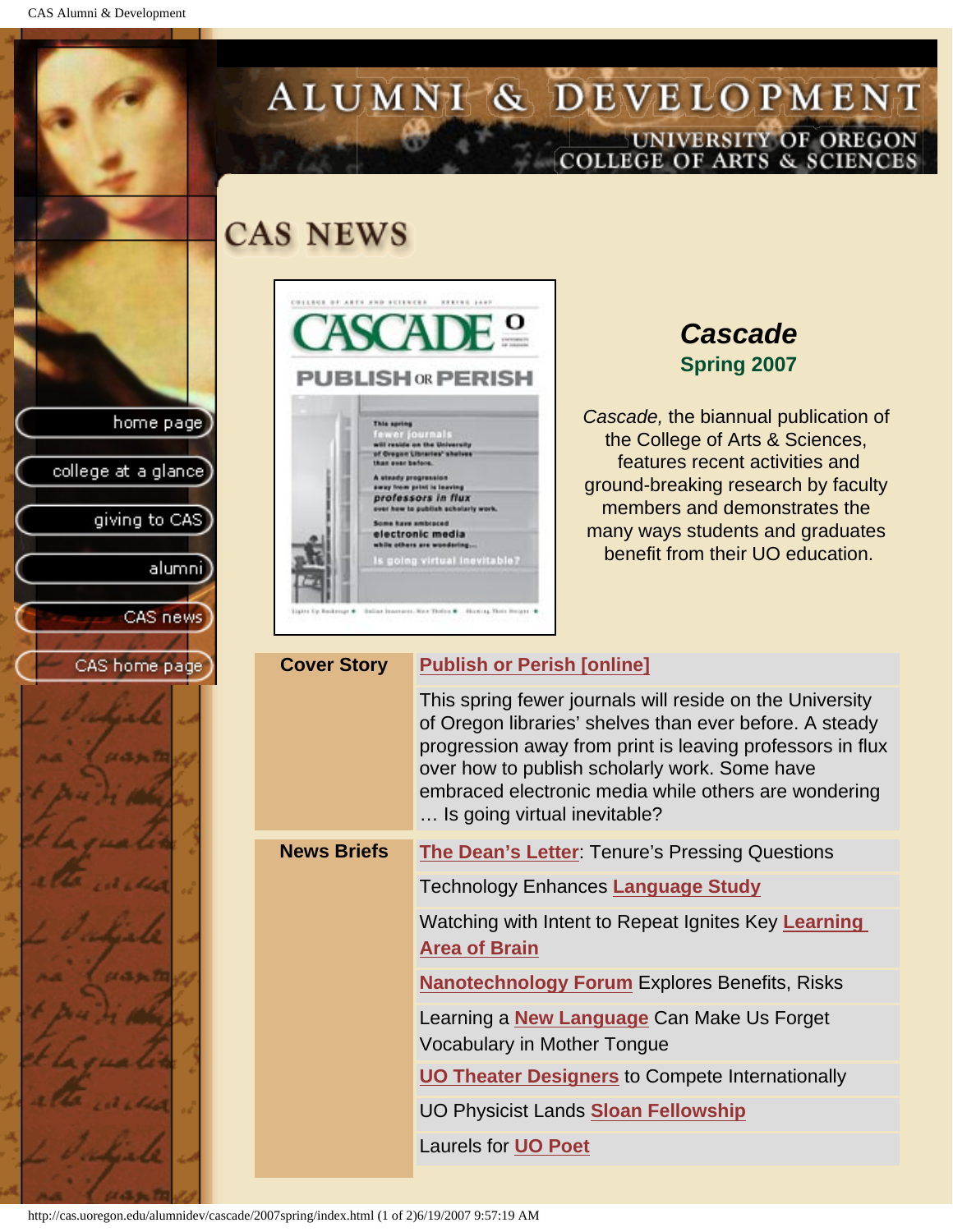

| UO Graduate Named 2007 Rhodes Scholar<br><b>Jurassic Crocodile Unearthed in Eastern Oregon</b>                                                                                                                                                                                                      |                                                                                                        |  |  |  |  |
|-----------------------------------------------------------------------------------------------------------------------------------------------------------------------------------------------------------------------------------------------------------------------------------------------------|--------------------------------------------------------------------------------------------------------|--|--|--|--|
| <b>Social Science</b>                                                                                                                                                                                                                                                                               |                                                                                                        |  |  |  |  |
|                                                                                                                                                                                                                                                                                                     | <b>Professor Tracks Environmental Treaties</b>                                                         |  |  |  |  |
|                                                                                                                                                                                                                                                                                                     | <b>Natural Science Chatting Becomes Big Business</b>                                                   |  |  |  |  |
|                                                                                                                                                                                                                                                                                                     | The Zebrafish Story: Faculty, graduates, and post-<br>docs demonstrate common UO traits                |  |  |  |  |
| <b>Humanities</b>                                                                                                                                                                                                                                                                                   | <b>Chaos &amp; Calm, Spotlight Offstage</b>                                                            |  |  |  |  |
|                                                                                                                                                                                                                                                                                                     | <b>University Theatre Begins Expansion</b>                                                             |  |  |  |  |
| <b>Alumni</b>                                                                                                                                                                                                                                                                                       | 2006-07 Alumni Fellows: Celebrating the Careers of<br>Our Distinguished Alumni                         |  |  |  |  |
|                                                                                                                                                                                                                                                                                                     | Margie McBride Lehrman: Lifelong Learning Starts at<br><b>UO</b><br>Luis Ernesto Derbez: From UO to UN |  |  |  |  |
|                                                                                                                                                                                                                                                                                                     |                                                                                                        |  |  |  |  |
|                                                                                                                                                                                                                                                                                                     | <b>Gurdeep Singh Pall:</b> A Top Duck at Microsoft                                                     |  |  |  |  |
|                                                                                                                                                                                                                                                                                                     | Ducks Using Tech to <b>Stay Connected</b>                                                              |  |  |  |  |
|                                                                                                                                                                                                                                                                                                     | <b>Search Class Notes Online</b>                                                                       |  |  |  |  |
| <b>COLLEGE OF ARTS AND SCIENCES</b><br><b>University of Oregon</b><br><b>COMMUNICATE INNOVATE LEAD</b><br>1245 University of Oregon • Eugene, OR • 97403-1245<br>(541) 346.3950 • FAX (541) 346.3282 • alumnidev@cas.uoregon.edu<br>Copyright © 2007 University of Oregon<br>Updated April 27, 2007 |                                                                                                        |  |  |  |  |
| <b>UO HOME</b>                                                                                                                                                                                                                                                                                      | <b>FINANCIAL AID CAS HOME</b><br><b>ADMISSIONS</b><br><b>SEARCH</b>                                    |  |  |  |  |
|                                                                                                                                                                                                                                                                                                     |                                                                                                        |  |  |  |  |

http://cas.uoregon.edu/alumnidev/cascade/2007spring/index.html (2 of 2)6/19/2007 9:57:19 AM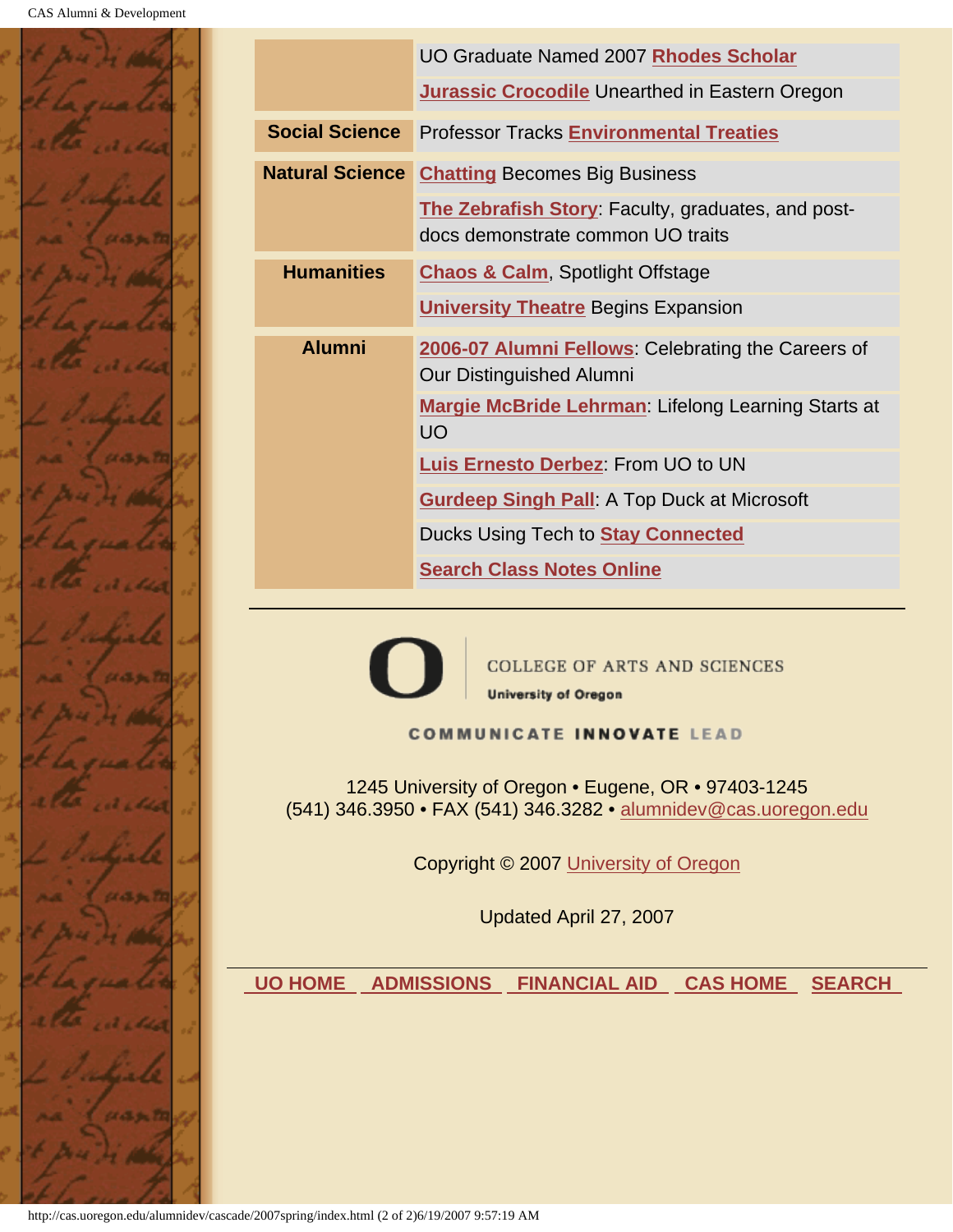college at a glance]

giving to CAS

alumnil

CAS news

CAS home page

# <span id="page-2-0"></span>ALUMNI & DEVELOPMENT UNIVERSITY OF OREGON<br>COLLEGE OF ARTS & SCIENCES

# **CAS NEWS**

## **PUBLISH or PERISH [online]**

**The Knight Library stacks that house the academic journals of the University of Oregon are quieter than they used to be.**



UO English professor George Rowe is editor of *Comparative Literature*, which has maintained its print format.

Not long ago professors and students would stroll the aisles, pulling issues off the shelf and flipping through the pages. The bindings used to be creased, cracked and frayed from use. Now they rest almost untouched, bearing little evidence of handling.

Steadily over the past decade, they've begun to disappear. Open gaps are left on the shelves above blank plastic labels.

Where have the journals gone? They've gone virtual.

A not-so-obvious revolution is taking place in academia globally as electronic media displaces the printed word. The transition has created widespread implications that are changing the way professors circulate and share their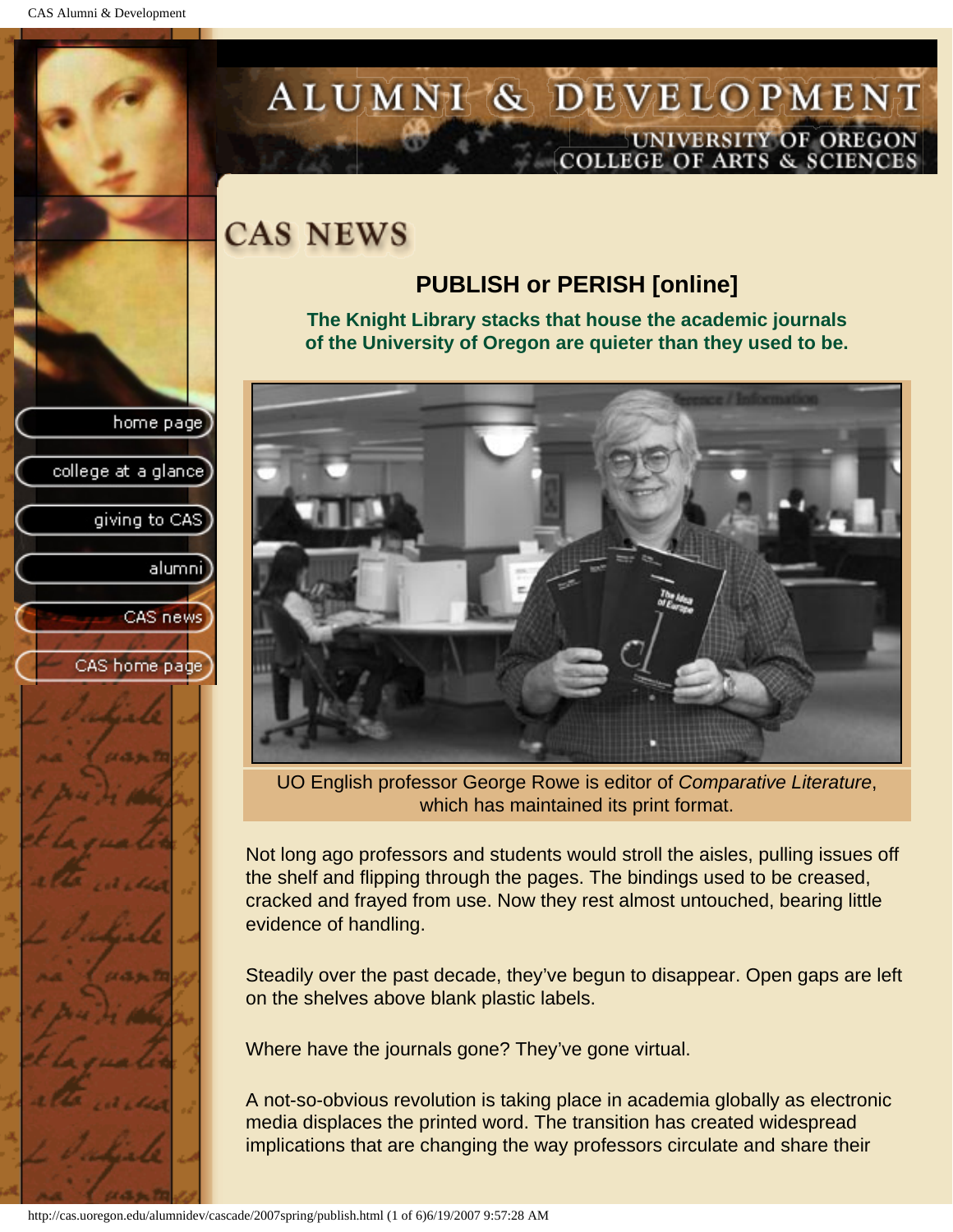CAS Alumni & Development



scholarly work, the way students gather research, the way librarians archive and the way journal editors publish.

"We're moving into this online, completely digital age," said professor Mark Watson, UO associate university librarian for collections and access. "We're being propelled by forces we can't ignore. We have to deal with them."

Over the past few decades, Watson has watched these forces build. The nature of modern scholarship has led to increasing specialization, dividing disciplines into myriad subgenres. Fifty years ago, nanotechnology didn't exist. Today there are half a dozen journals on the topic. But not as many people are interested in journals or scholarly monographs with such narrow focus. At the same time subscriptions declined, the cost of paper and mailing rose. To counteract the losses, publishers pursued alternatives.

"Through the '90s we watched the price for the academic publication skyrocket," Watson said. A study conducted by the Association of Research Libraries found that from 1986 to 1997, the unit cost of serials rose 169 percent. Facing archiving space concerns and budgetary pressures, university libraries couldn't meet the higher subscription costs or buy as many scholarly books.

The stress has been building for both publishers and libraries, with unavoidable pressures and imperfect solutions.

### **HOLDING ON TO PRINT**

Atop a bookshelf on the third floor of the UO's 120-year-old Villard Hall rests a dusty 1949 copy of the *Comparative Literature* journal. The hand-lettered, grayscale cover with a rich textured finish reads: volume 1, issue 2. This lone copy is historical in more than one way.

*Comparative Literature* is the oldest in its field and has garnered international renown thanks to a prestigious editorial board. Since journal editor and UO English professor George Rowe inherited the production duties eleven years ago, he has maintained the journal's established tradition.

Today's tomes remain the same oblong shape, with the standard 96 pages and 550 words per page. The price remains affordable at \$60 per year, significantly lower than most print journals. But the days of print-only publication are numbered, said Rowe: "We have no choice but to change."

The choice they do have is whether to stay independent or join an online database such as Project MUSE, which sells electronic subscriptions of more than 200 journals. The price can be as high as \$24,000 for the premium package and Rowe worries that while the journal could reach more readers, its 650 international subscribers could be priced out.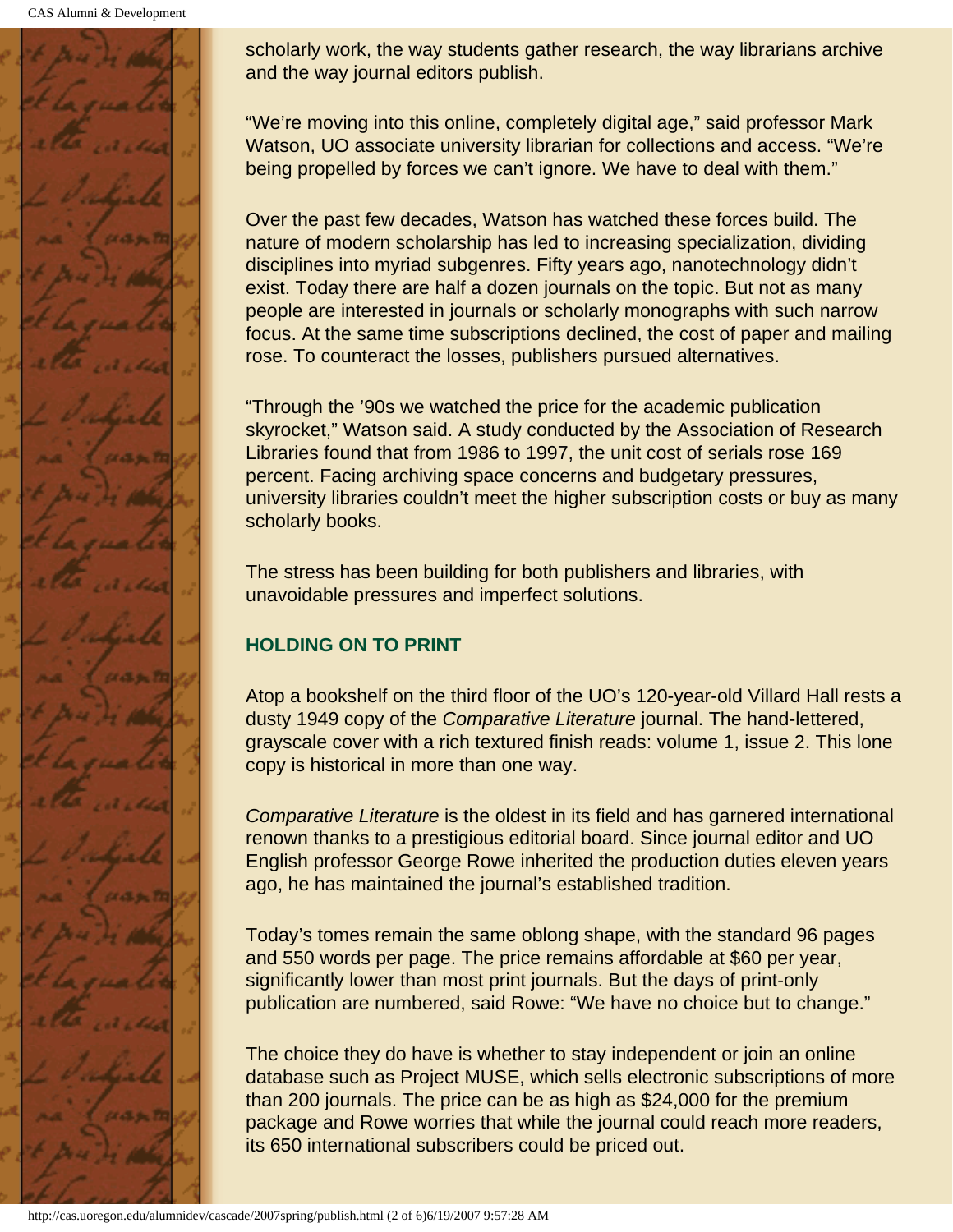

Rowe admits there are upsides to going electronic, something with which he has first-hand experience since the back issues of the journal, years 1949 to 2003, have been uploaded to an online journal archive. Now with a few mouse clicks Rowe can bring articles up on the screen from the same 1949 issue that sits on the shelf.

"It's readable. It's searchable," he said. "It really is amazing."

But it's unlikely *Comparative Literature* will ever give up hard copies completely. The print format not only commands a greater respect in the field, it provides a measure of control for copyright issues, along with a steady revenue stream.

"Keeping print is not simply a matter of nostalgia; it's a necessity," said Rowe. As the official journal of the American Comparative Literature Association, it's critical that they provide their members with a way to subscribe individually, which becomes more complicated and, surprisingly, more expensive to do in electronic format.

It's a complex decision for publishers like Rowe, but many have avidly adopted the electronic format, claiming it allows their journals to take on added dimensions.

#### **A WIDER BANDWIDTH**

Movie frames and audio clips have complemented the essays of *Jump Cut: A Review of Contemporary Media* since it became an all-electronic publication in 2001. The nonprofit journal also now publishes a greater abundance of articles since it's not limited by print space, said UO English professor emerita Julia Lesage, who in 1974 co-founded the journal, which publishes material on film, television, video and related media and cultural analysis.

The publication has retained its editorial board of scholars who review submissions to the journal. What makes it unusual is that it's both online and free, which allows the journal to reach a much wider audience. As a print publication they had 4,000 subscribers each year. Now 3,000 people each month read the journal online.

"We've always thought that the function of the Internet was to fulfill its promise of making intellectual life available to the public," Lesage said. "There's no reason to have a narrow funnel for intellectual information to trickle out to people at institutions who can afford to subscribe."

Lesage realizes her enthusiasm about the transition to electronic format is somewhat unique in academia, but says it won't be for long. "Resistance will pass with the passing of this generation. There's no sense in fighting it," she said.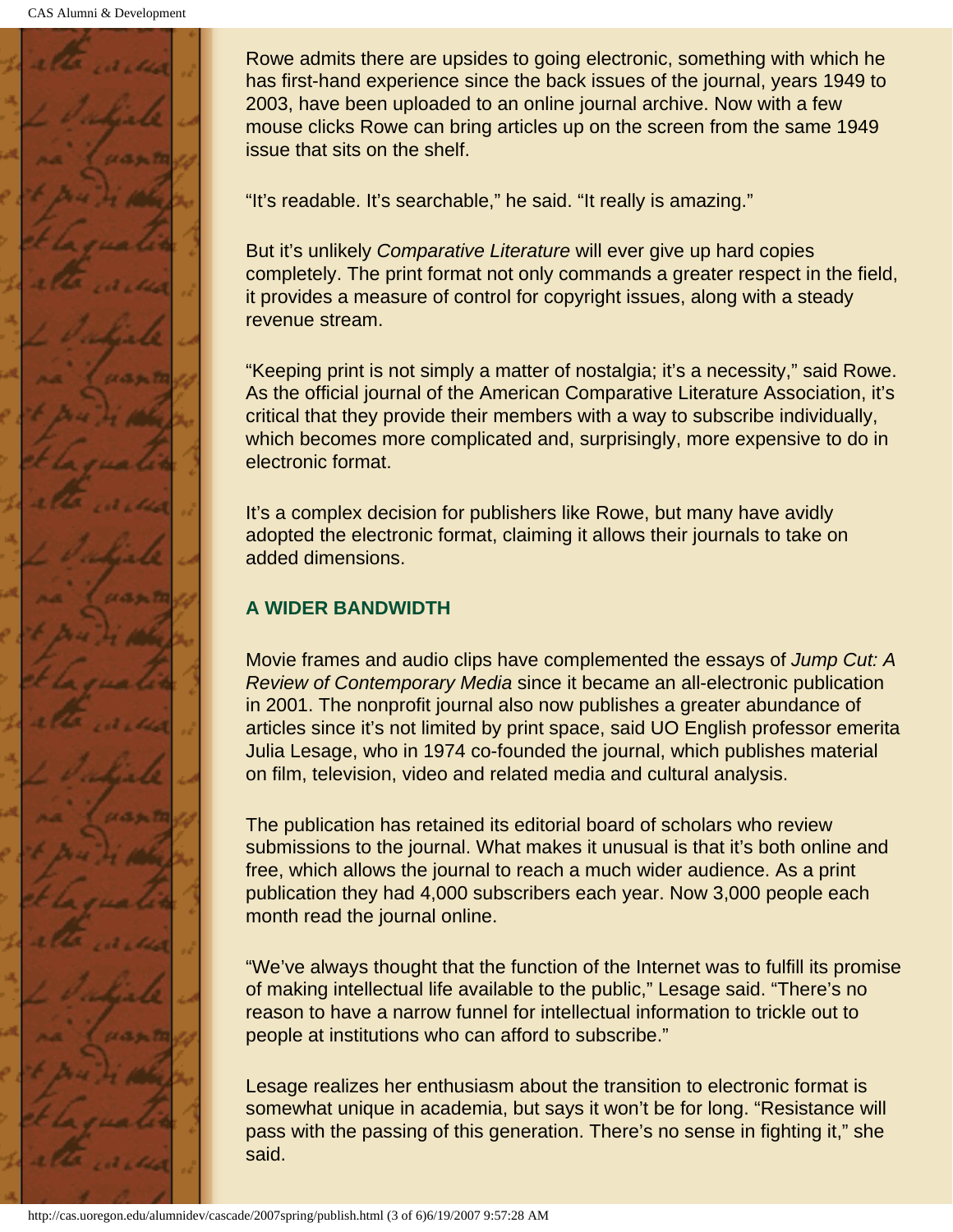

### **SCIENTISTS: THE EARLY ADOPTERS**

Every morning UO physics professor Dietrich Belitz checks his RSS feeds. These daily notifications alert him to new research papers in his field, uploaded to servers such as arXiv.org, an open access archive of more than 400,000 preprint scientific papers.

"This is where people really put their stuff when they're done," said Belitz. By the time articles are published in journals, the findings are old news; they've been circulating electronically for years.

"Academic journals are an afterthought," Belitz said. "I never read articles in bound journals anymore."

But unlike academic journals, preprint servers aren't controlled for quality. There's no editorial board deciding what is published. Without the peer-review of editorial boards, the work printed in them generally doesn't "count" toward tenure requirements. But these servers still act as a tool for sharing the latest research in a less rigid way.

### **HOW THE HUMANITIES DIFFER**

Humanities scholars aren't pressured in the same way as scientists to disseminate research in a timely manner.

"In humanities we don't publish 'works in progress,'" said Scott Pratt, UO philosophy professor and acting associate dean of humanities. "We publish finished work."

Also, certain disciplines are just slower to change, said Ellen Herman, UO history professor.

"In history we study the past. We're devoted to the sorts of materials that existed in the past, like manuscripts and documents."

This appreciation for traditional media has made some scholars more resistant to publishing work electronically. But they're taking small steps. The UO's departments of history, English and philosophy have recently revised their tenure requirements to allow for electronic formats.

The transition is necessary, Pratt admitted, because in book-centric disciplines like the humanities there's even more pressure to publish printed work – even as there are fewer and fewer publishers.

"Electronic publication has the potential to offset the problem of fewer (publishing) venues," Pratt said. "We're not there yet . . . but that's where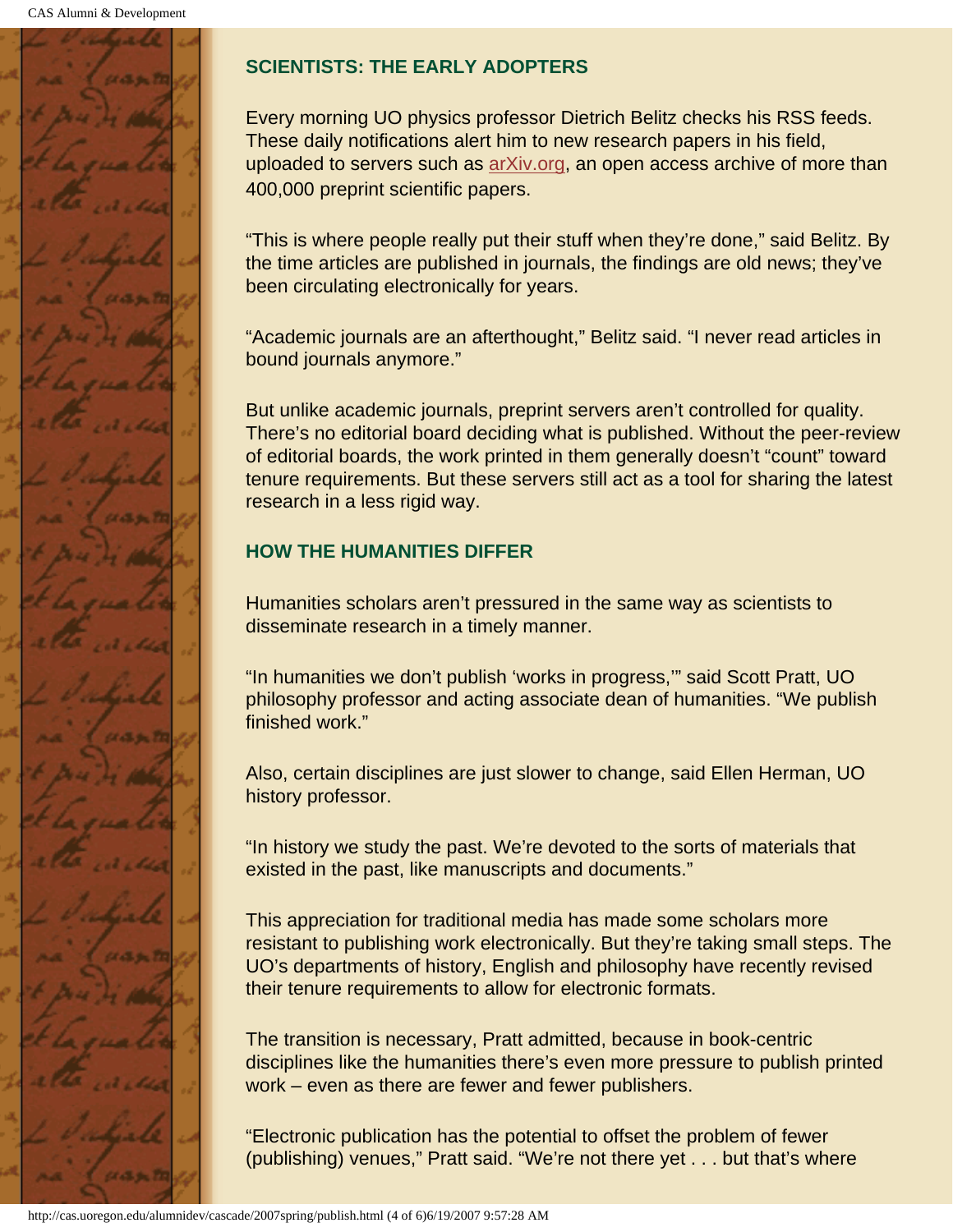

we're headed."

### **SELF-PUBLISHING ONLINE**

Herman's recent work is an example of where scholarly work may be headed. She created a website, The Adoption History Project, which both shares her research and serves as a public reserve of accessible documentary sources.

"I would be delighted if students and scholars find my website useful, but I still think of it very much as a kind of



UO professor Steve Hsu often posts his scholarly work on his blog.

public service," she said. Despite its scholarly content, she can't advise faculty without tenure to do work like hers.

"Until you get tenure, you'd be foolish to focus on work that's published only in electronic format," she said.

UO professor Steve Hsu agrees, but finds that publishing online has been a good complement to more traditional academic publishing venues. The physicist has been posting his academic research on his blog since 2004. Though he didn't start blogging for academic purposes, he's found that its nature as a forum for discussion allows for exchanging ideas in a relaxed manner.

"In physics we publish research papers. The style is formal and you have to sit down and block out time to read them. If you have casual questions for the author, say about background, you can't just ask," Hsu said. Another useful aspect of blogging is that it connects academics to each other around the world and to people who aren't part of the academic community, said

UO economics professor Mark Thoma, who started blogging two years ago. People have visited his site more than 1.6 million times and his daily average readership is about 7,000. In popular economics, Thoma's blog has made him an internationally known figure, but it doesn't directly affect his position in academia.

"I'm not sure that the academic community quite knows how to treat blogs," Thoma said. "People aren't quite sure what we're doing. You're not going to get a lot of credit for blogging as an academic endeavor."

### **GETTING CREDIT**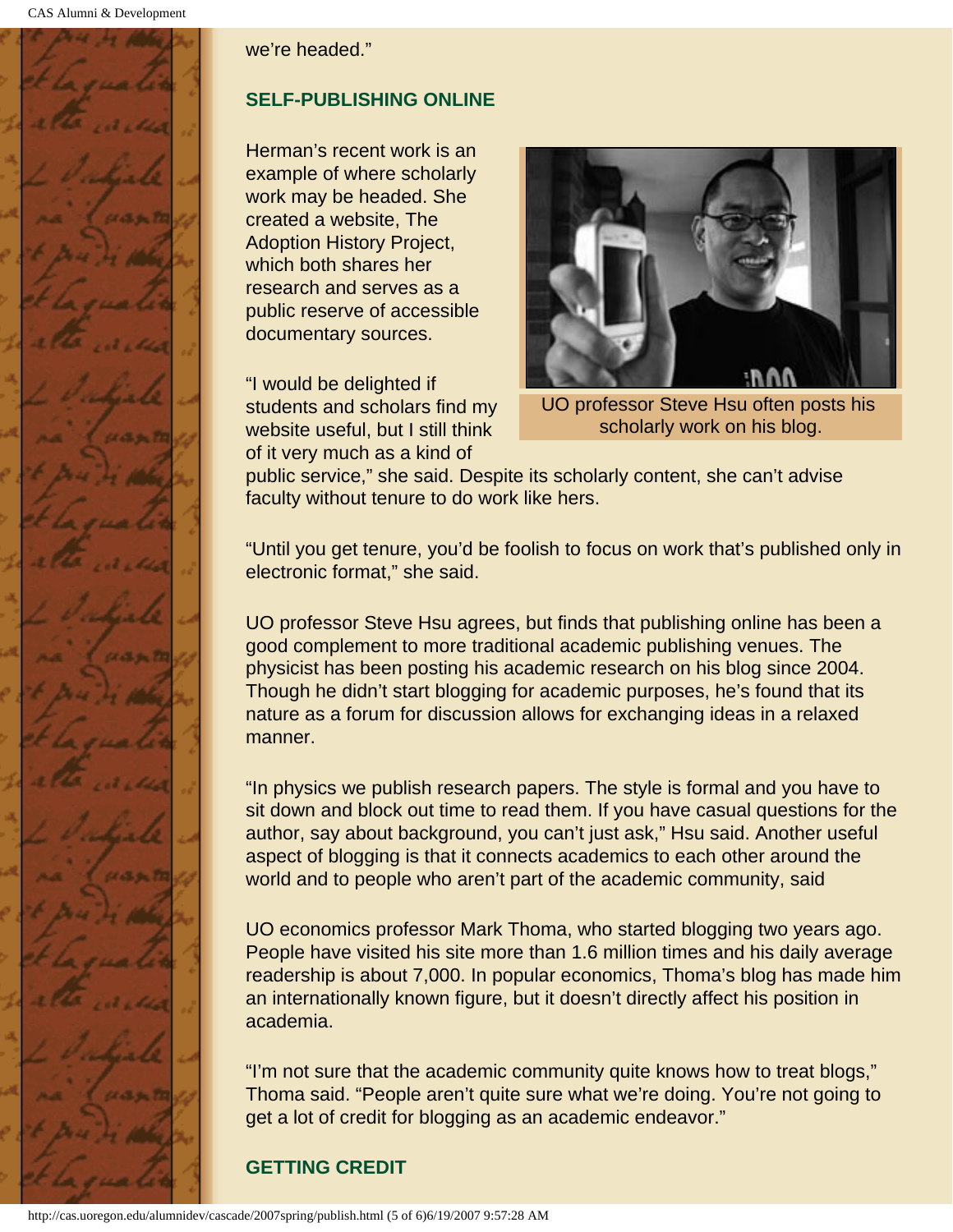

Two heavy boxes sit in the floor of Russell Tomlin's office. Tomlin, UO vice provost for academic affairs, oversees the promotion and tenure decisions university-wide. The boxes are jammed full of printed materials; it's the case file for a tenure candidate.

Though most of the materials brought forth for tenure are still printed, Tomlin said, "We're not concerned about the format, whether it's print or electronic."

The main concern is whether the research is original, whether it's significant nationally or internationally and whether it's been reviewed by an independent group of scholars from the same field.

"UO doesn't prohibit electronic publication, but the burden of proof lies with the faculty member to show that it's been reviewed," Tomlin said. "If there is a prejudice, it's in the peer review. That's the nature of American higher education. The quality is grounded in peer review. It has nothing to do with popularity."

*—-KC*



**COLLEGE OF ARTS AND SCIENCES University of Oregon** 

#### **COMMUNICATE INNOVATE LEAD**

1245 University of Oregon • Eugene, OR • 97403-1245 (541) 346.3950 • FAX (541) 346.3282 • alumnidev@cas.uoregon.edu

Copyright © 2007 University of Oregon

Updated April 27, 2007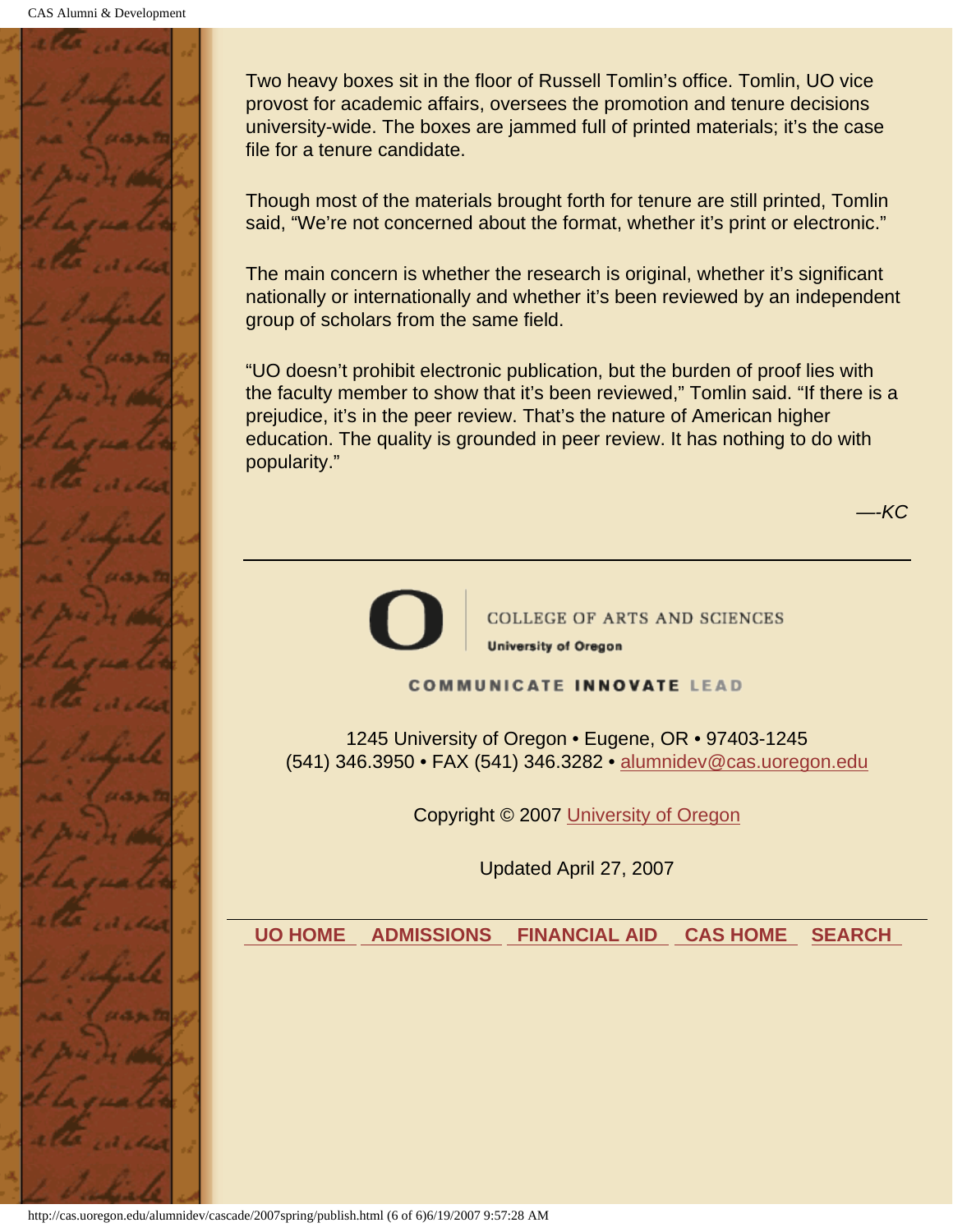college at a glance

giving to CAS

alumni

CAS news

CAS home page

# <span id="page-8-0"></span>ALUMNI & DEVELOPMENT UNIVERSITY OF OREGON<br>COLLEGE OF ARTS & SCIENCES

# **CAS NEWS**

## **The Dean's Letter Tenure's Pressing Questions**

#### **Wendy Larson, Interim Dean of Arts and Sciences**



Professors at a research university divide their lives into 6-year segments. From their first job as an assistant professor to their tenure and promotion to associate professor is a 6-year block. Because it is up or out or, as we often say, publish or perish, that initial period is crucial for the fledgling professors. During this short window they must prove to their colleagues that their ideas are original and interesting enough to survive peer-review and result in publication. This is, of course, the same time when assistant professors are developing new courses and fine-tuning their teaching skills, which are as important to their future as are their research results.

After passing that preliminary bar of tenure and promotion, professors need to start thinking about the next book or set of articles that will be evaluated after yet another 6-year segment. If all goes well, they should become full professors at that point. If not, at least they still have a job, although their self-respect may have taken a blow.

Good research, like good teaching, is not always easy to identify or define. What about the new Internet-based publication opportunities – are they the same as text-based articles or books? Is peer review enough, or will the relative lack of expense in publishing digitally eventually lower quality? Does the fact that someone has to pay in itself guarantee a higher bar? In an era when university presses are under pressure to publish only books that will at least break even, is there excellent, paradigm-changing research that is never seeing the light of day?

The faculty of the College of Arts and Sciences have set a high standard for themselves in teaching and in research. No one, we believe, is better qualified to guide our students into the new knowledge of the future than those who themselves are producing such knowledge in their articles,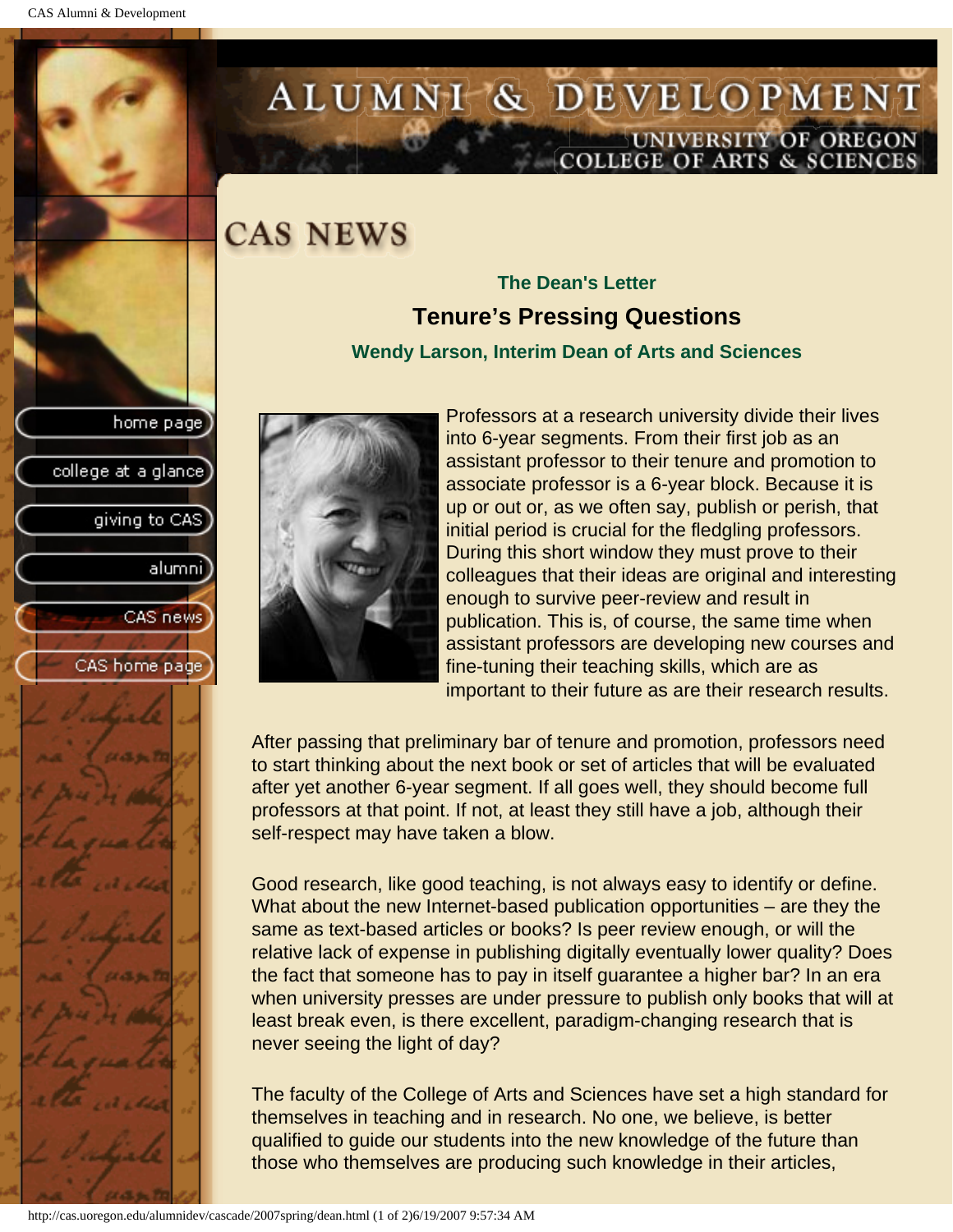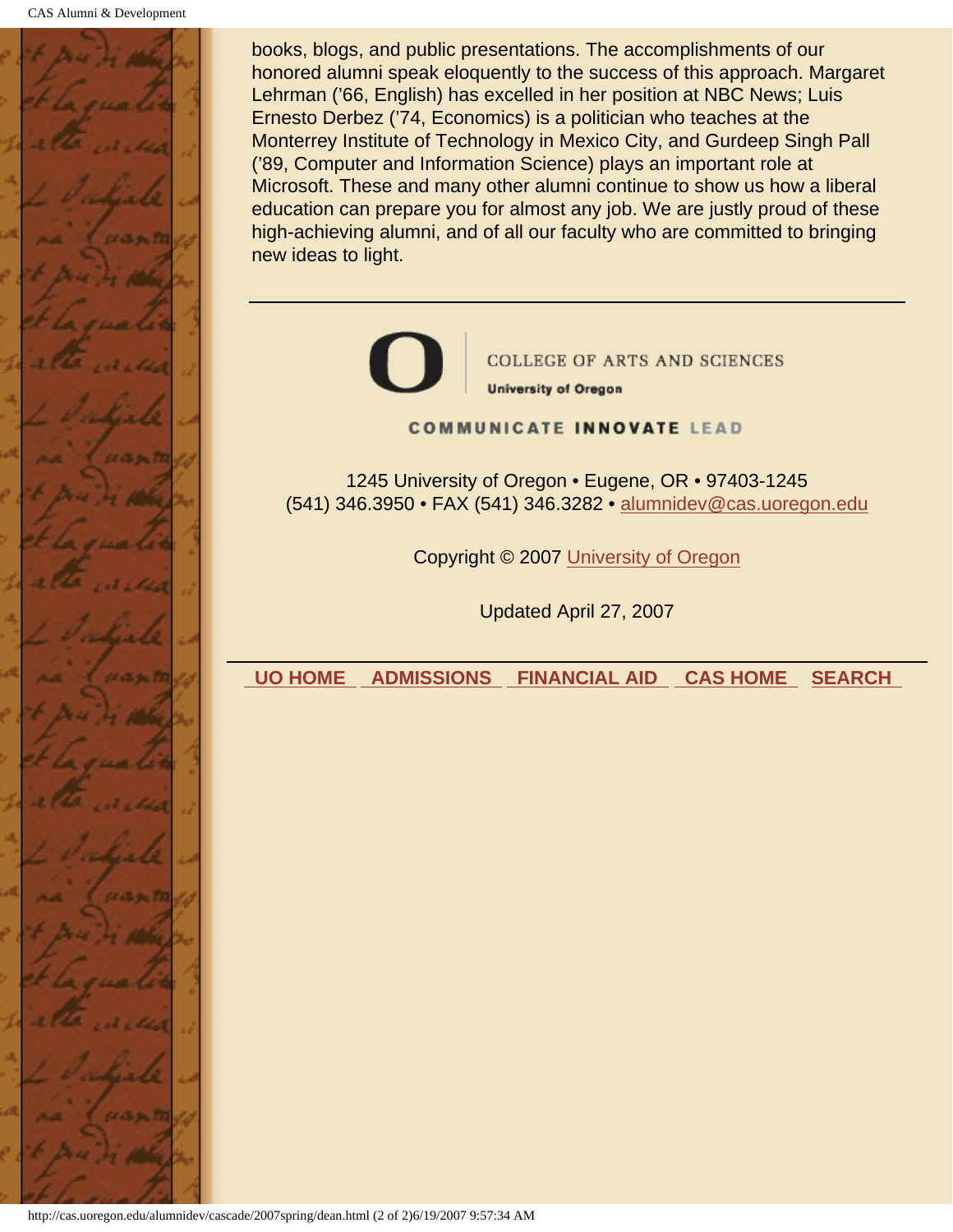# <span id="page-10-0"></span>ALUMNI & DEVELOPMENT UNIVERSITY OF OREGON<br>COLLEGE OF ARTS & SCIENCES

# **CAS NEWS**

## **Technology Enhances Language Study**





Imagine learning Arabic by speaking face to face with fellow students and instructors – not in person or in a typical classroom, but over the computer.

This type of foreign language learning is the newest way the University of Oregon's Yamada Language Center is increasing communication practice options for self-study language students.

"Technology allows the classroom to be extended," said Jeff Magoto, director of the center.

Language instruction is now moving into a new realm, a virtual realm. In the center's Virtual Language Lab, students can access communication-focused computer programs to complement their classroom instruction.

Students can use tools such as online listening comprehension activities and cultural videos, visit live Internet chat rooms, or send instant voice messages to native speakers, tutors and other students across campus and beyond. Technological advances such as these are changing the way languages are being taught and learned, making it possible to teach languages which usually have few instructional materials.

In 1999, the YLC was one of the first language centers in the country to gather all the audio and video materials available for a language and package them together online. Since then, with help from grants from the university's Ed-Tech Committee, the center has continued to develop new digital tools for the latest methods of language instruction.

With access to a host of resources, the YLC can teach an increasingly broad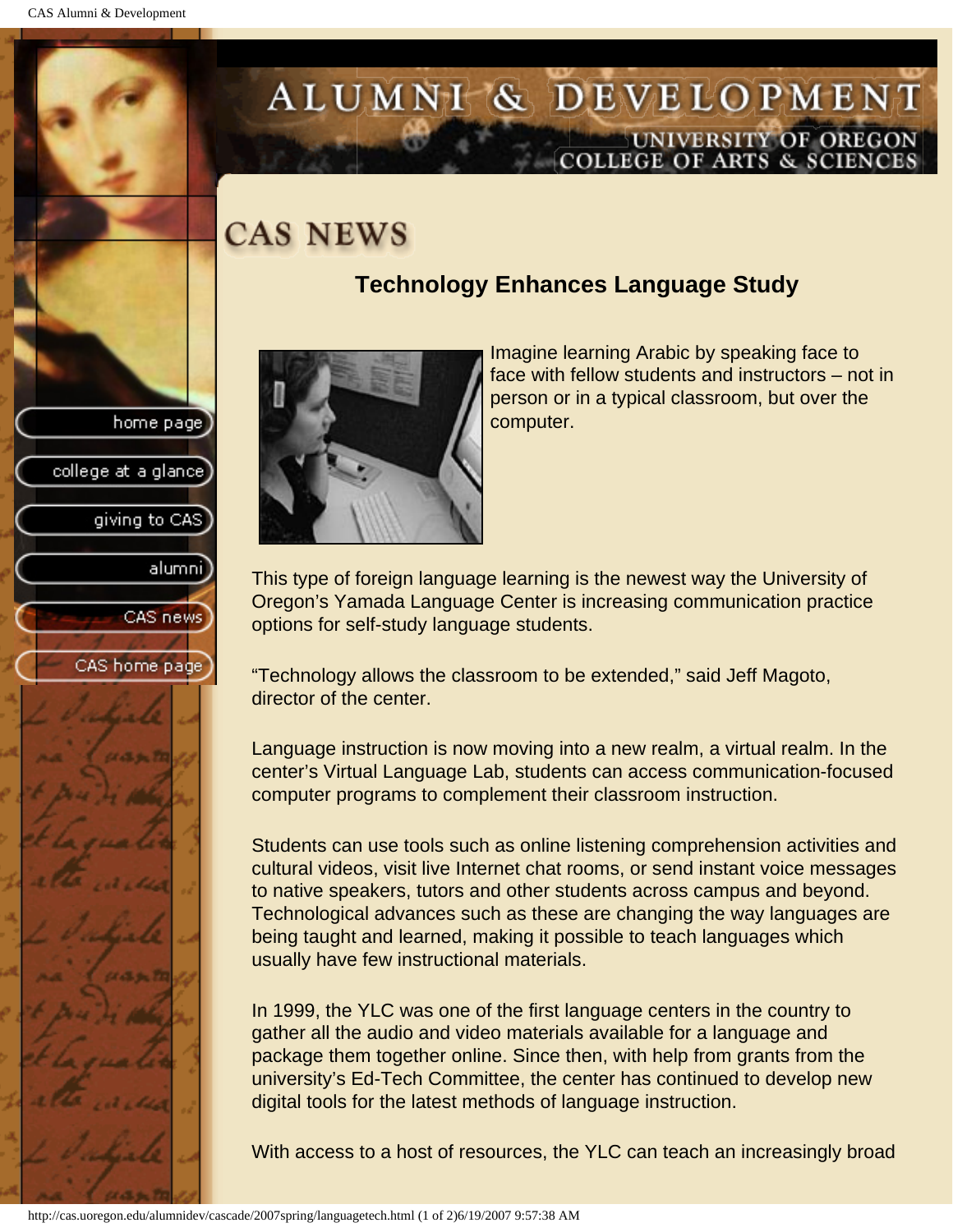CAS Alumni & Development



array of languages to a growing number of students. This fall alone, the center offered courses in ten different languages such as Arabic, Hindi, Modern Greek, Catalan, and Turkish.

In the Persian language class, instructor Zahra Foroughifar and her students designate times to "meet" outside their normal classes, visiting with each other in online chat rooms where they practice speaking what they study in class. Using the computer, webcams and microphones, small groups of students view each other and the instructor on their screens and practice speaking through a computer program called Amiga LiveChat.

The center has become a hub for these languages and the demand has grown so much that Arabic, Swahili, Portuguese, and Korean, are now being offered as full-fledged, three-year programs through the UO's new World Languages Academy.

The significance can be seen in the numbers. In 1997, the UO had only two students studying Arabic. Now there are 69 in the World Languages Academy and 15 in the self-study program. -

*—KN*



**COLLEGE OF ARTS AND SCIENCES University of Oregon** 

#### **COMMUNICATE INNOVATE LEAD**

1245 University of Oregon • Eugene, OR • 97403-1245 (541) 346.3950 • FAX (541) 346.3282 • alumnidev@cas.uoregon.edu

Copyright © 2007 University of Oregon

Updated April 27, 2007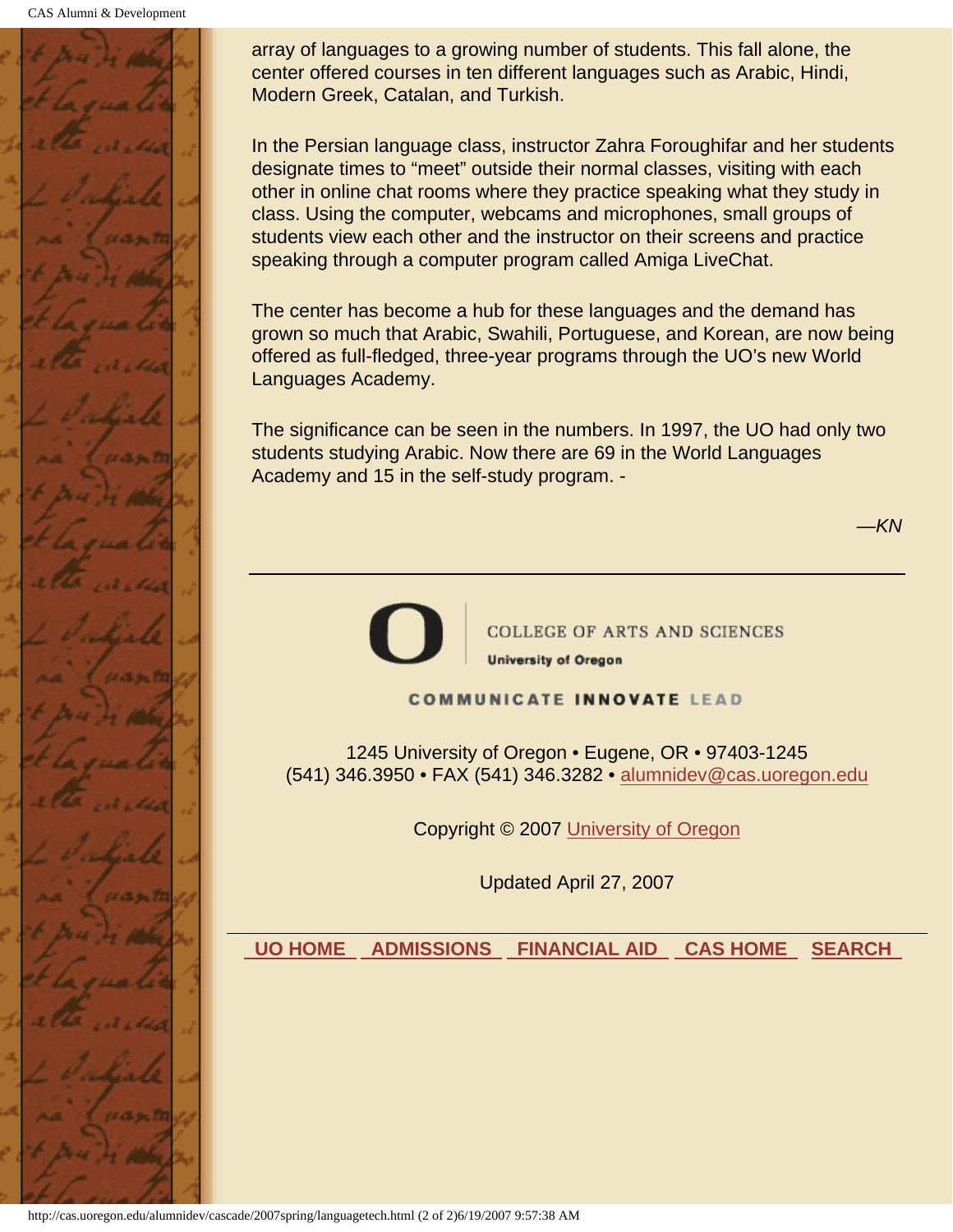college at a glance

giving to CAS

alumnil

CAS news

CAS home page

# <span id="page-12-0"></span>ALUMNI & DEVELOPMENT UNIVERSITY OF OREGON<br>COLLEGE OF ARTS & SCIENCES

# **CAS NEWS**

## **Watching with Intent to Repeat Ignites Key Learning Area of Brain**

Watch and learn. Experience says it works, but how? Using functional magnetic resonance imaging (fMRI), UO neuroscientists have found that when a person watches someone else perform a task with the intention of later replicating the observed performance, motor areas of the brain are activated in a fashion similar to that which accompanies actual movement (Journal of Neuroscience, Dec. 06).

Principal investigator Scott H. Frey, professor of psychology and director of the Lewis Center for Neuroimaging at the University of Oregon, says his research aims to improve rehabilitation for individuals suffering brain or bodily injury.



By harnessing the brain's ability to reorganize itself to compensate for lost functions or to control devices outside the body, Scott Frey's research is helping guide development of a new generation of prosthetic and assistive devices.

"Teaching a physical skill often involves someone demonstrating the essential action components after which the learner tries to reproduce what has been observed," said Frey, whose test subjects watched a series of digital videos of another person putting together or disassembling objects. "This is true for behaviors ranging from learning to eat with utensils, playing an instrument or performing surgery. We wanted to know how the brain takes what is seen and translates it into a motor program for guiding skilled movements."

The subjects' motor systems were engaged and stimulated even in the absence of overt movements. In fact, the activity in intraparietal cortex may act as a thermometer that shows how well a person is translating what they are observing into a motor program for later performance.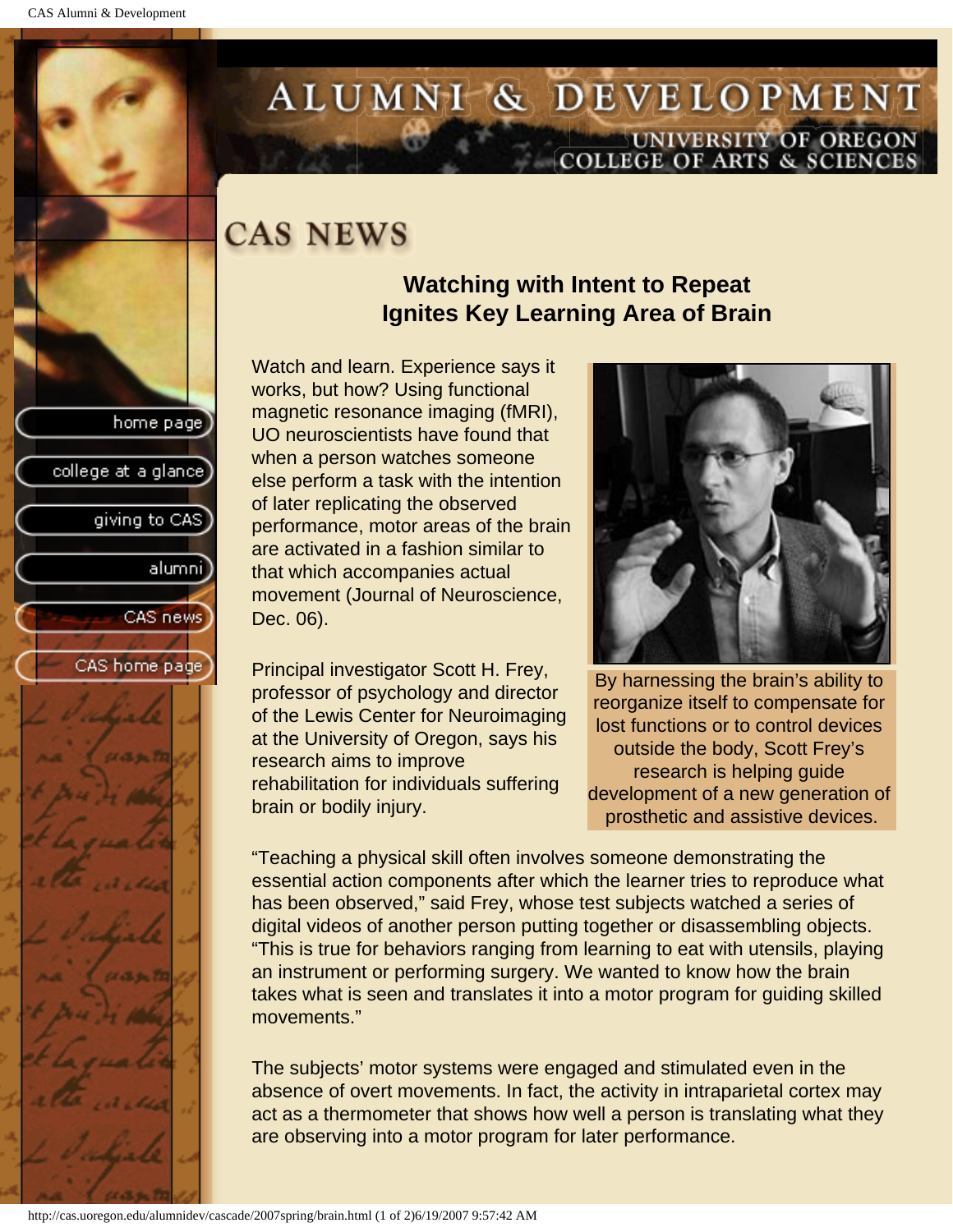

"This could prove important as a means of facilitating rehabilitation of individuals with movement impairments or paralyses," said Frey.

The National Institutes of Health and the James S. McDonnell Foundation funded the research.



**COMMUNICATE INNOVATE LEAD** 

1245 University of Oregon • Eugene, OR • 97403-1245 (541) 346.3950 • FAX (541) 346.3282 • alumnidev@cas.uoregon.edu

Copyright © 2007 University of Oregon

Updated April 27, 2007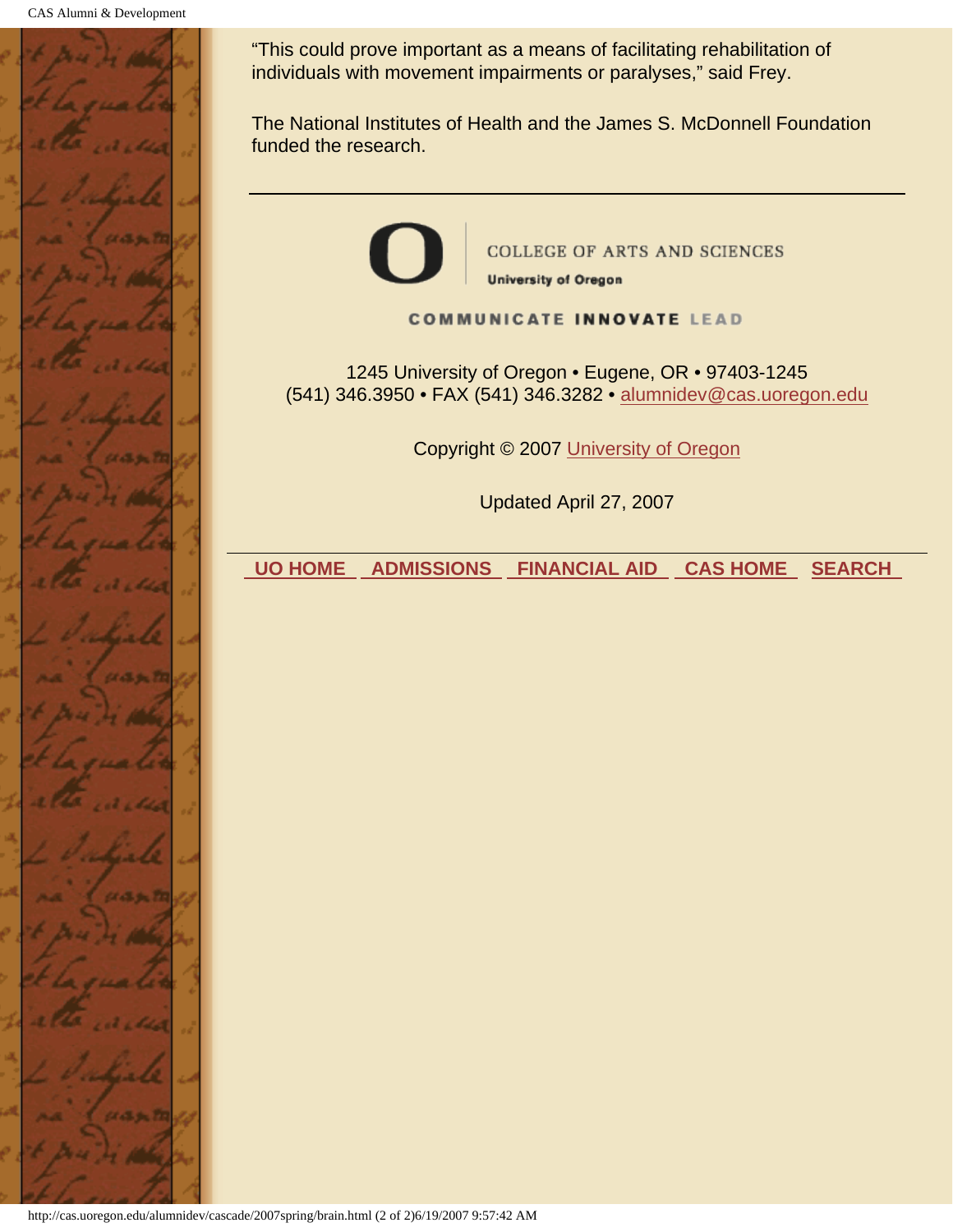college at a glance

giving to CAS

alumnil

CAS news

CAS home page

## <span id="page-14-0"></span>ALUMNI & DEVELOPMENT UNIVERSITY OF OREGON **COLLEGE OF ARTS & SCIENCE**

# **CAS NEWS**

## **Nanotechnology Forum Explores Benefits, Risks**

A panel of experts, including Vicki Colvin, Paul Anastas and Jim Hutchison, provided an overview of nanotechnology to the public last March, looking specifically at the potential societal benefits and risks.

Participants examined the development and use of nanoparticle-based solar cells as an example of this technology.

"I saw the reality that nanotech and its applications will be ubiquitous. The breadth of it is much bigger than perhaps I had thought," said Eleanor Hein, a Eugene resident and forum participant.

Colvin is a professor of chemistry and chemical engineering at Rice University; Anastas is a professor of green chemistry at Yale University; and Hutchison is a UO professor of chemistry and director of the UO Materials Science Institute.

The Oregon Museum of Science and Industry, the University of Oregon, the Oregon Nanoscience and Microtechnologies Institute (ONAMI) and ONAMI's Safer Nanomaterials and Nanomanufacturing Initiative sponsored the forum. Hutchison directs the ONAMI initiative.



**COLLEGE OF ARTS AND SCIENCES University of Oregon** 

#### **COMMUNICATE INNOVATE LEAD**

1245 University of Oregon • Eugene, OR • 97403-1245 (541) 346.3950 • FAX (541) 346.3282 • alumnidev@cas.uoregon.edu

Copyright © 2007 University of Oregon

Updated April 27, 2007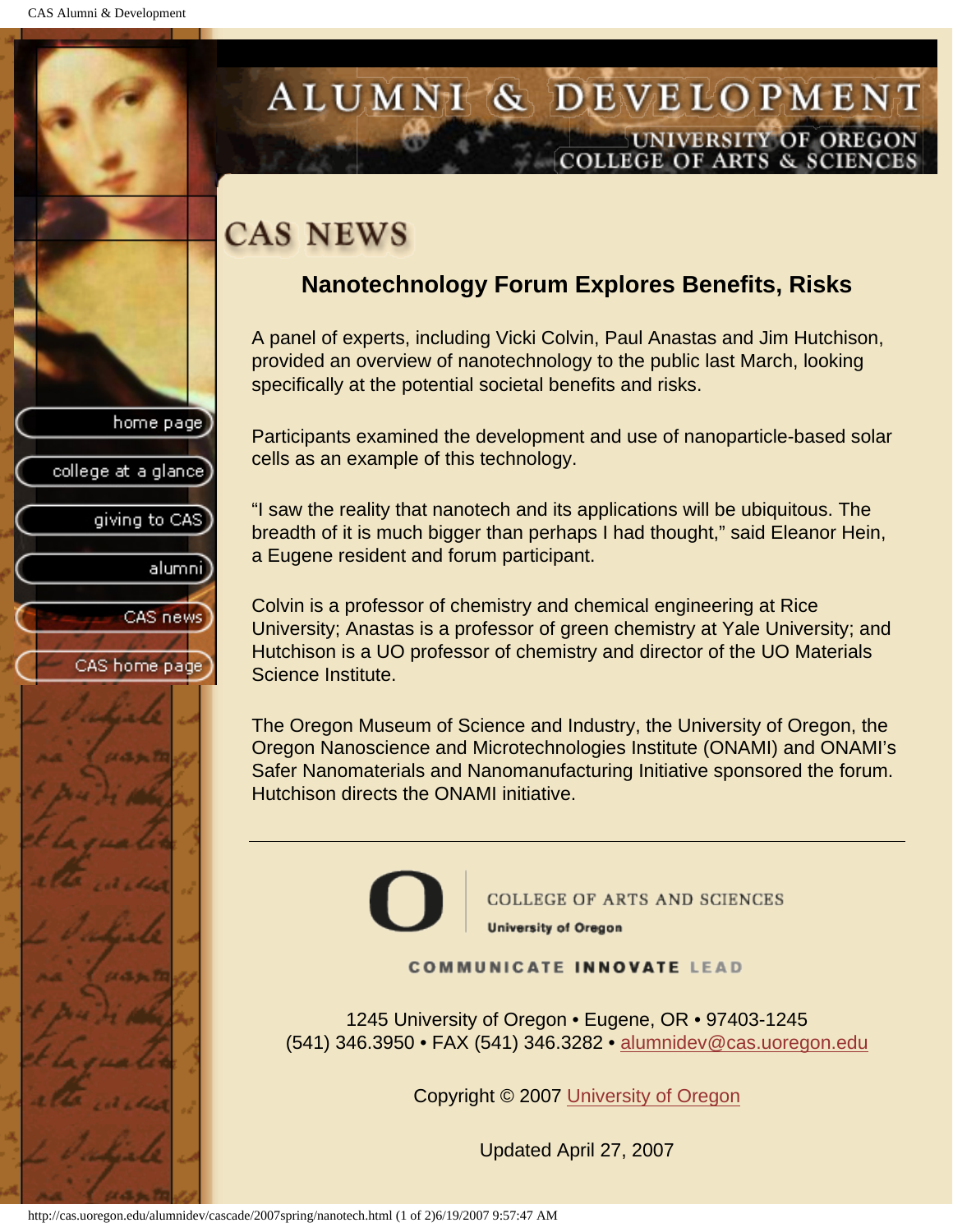college at a glance

giving to CAS

alumni

CAS news

CAS home page

## <span id="page-15-0"></span>ALUMNI & DEVELOPMENT UNIVERSITY OF OREGON OLLEGE OF ARTS & SCIENCE

# **CAS NEWS**

### **Learning a New Language Can Make Us Forget Vocabulary in Mother Tongue**

A University of Oregon study found that repeatedly producing words in a new language inhibits the ability to produce corresponding words in the native language. That finding provides a mechanism for understanding how a person temporarily loses words from their first language, said Michael C. Anderson, professor of psychology.

Benjamin J. Levy, a UO doctoral student, was lead author of the study. Nathan D. McVeigh, an honors undergraduate student, and Alejandra Marful of the University of Salamanca in Spain, were co-authors.

The researchers drew their conclusions after conducting two experiments with about 100 English-speaking undergraduates who had completed at least one year of college-level Spanish. Less-fluent Spanish speakers showed clear phonological inhibition. They were 13 percent less likely to produce the English word if they had named a drawing in Spanish 10 times than if they had never named the drawing in Spanish.

"When you are trying to speak a second language, it is extraordinarily difficult to express concepts when you don't know the words to best represent yourself," Anderson said. "What you have to do is actively inhibit the native-language words to successfully recall second-language words, and that actually helps you speak more fluently."

Levy and Anderson said the findings of their study have implications for the growing number of study-abroad programs offered at U.S. universities that immerse students in a new language.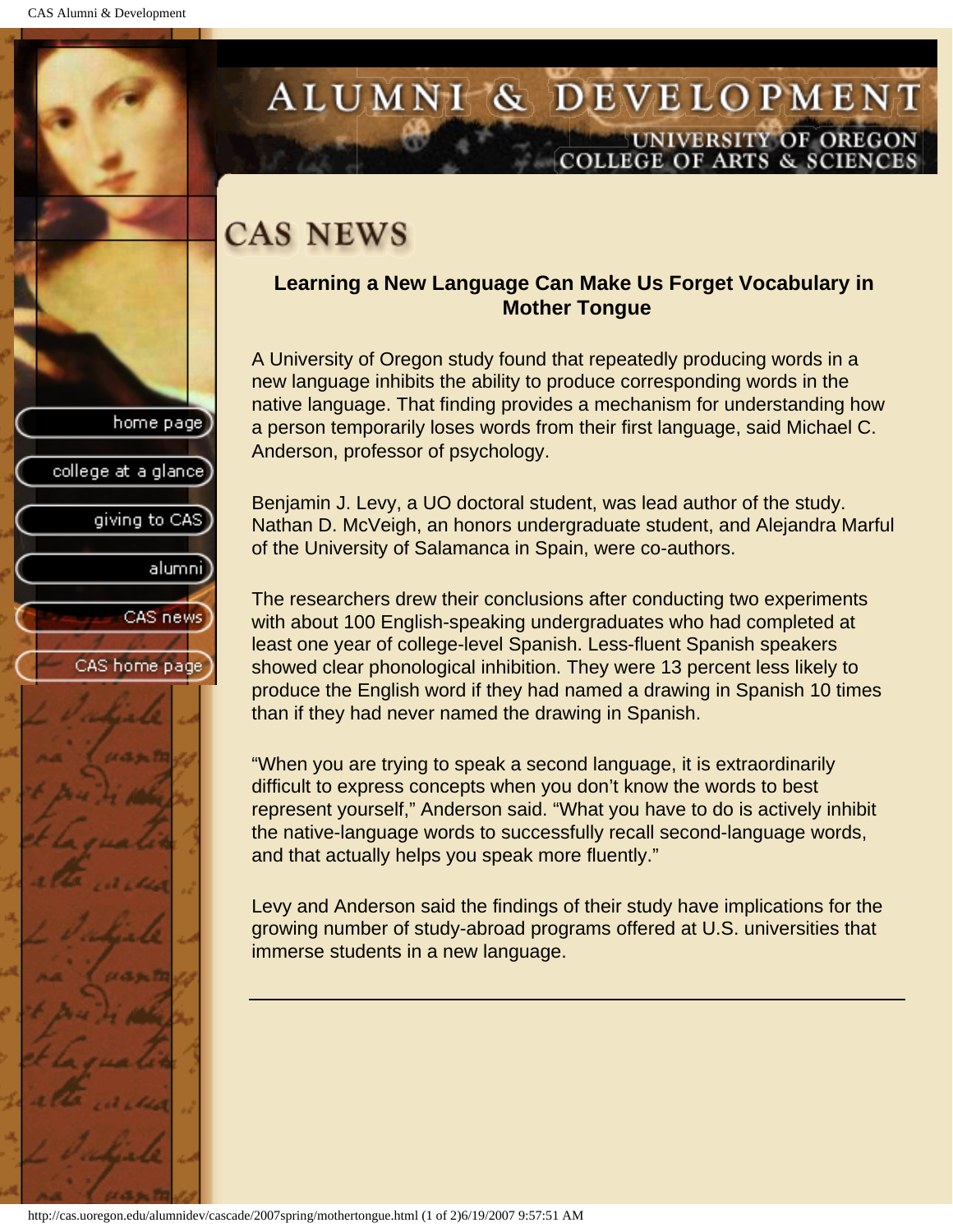college at a glance]

giving to CAS

alumnil

CAS news

CAS home page

# <span id="page-16-0"></span>ALUMNI & DEVELOPMENT UNIVERSITY OF OREGON<br>COLLEGE OF ARTS & SCIENCES

# **CAS NEWS**

## **UO Theater Designers to Compete Internationally**

This June, UO theater designers will be featured at the Prague Quadrennial. Held every four years in the Czech Republic and featuring thousands of theater designs from more than sixty participating countries, the competition is often considered to be the "Olympics for theater design."

In addition to being one of sixteen programs to be selected for representation in the U.S. Schools of Scenography exhibit, the department



Student designer Sarah Gahagan

is also sending designers at the faculty, graduate and undergraduate levels. Professor Alexandra Bonds' designs from the University Theatre's production of "Kafka's Parables" will be featured in the national exhibit, which aims to represent each country's best in professional and academic theater. MFA student Annelie Thurin was selected by a national panel of professionals for a scholarship from the U.S. Institute for Theatre Technology. Undergraduate Sarah Gahagan also received special funding from the Tobin Theatre Arts Fund to exhibit her stop-action animated film "tailleur."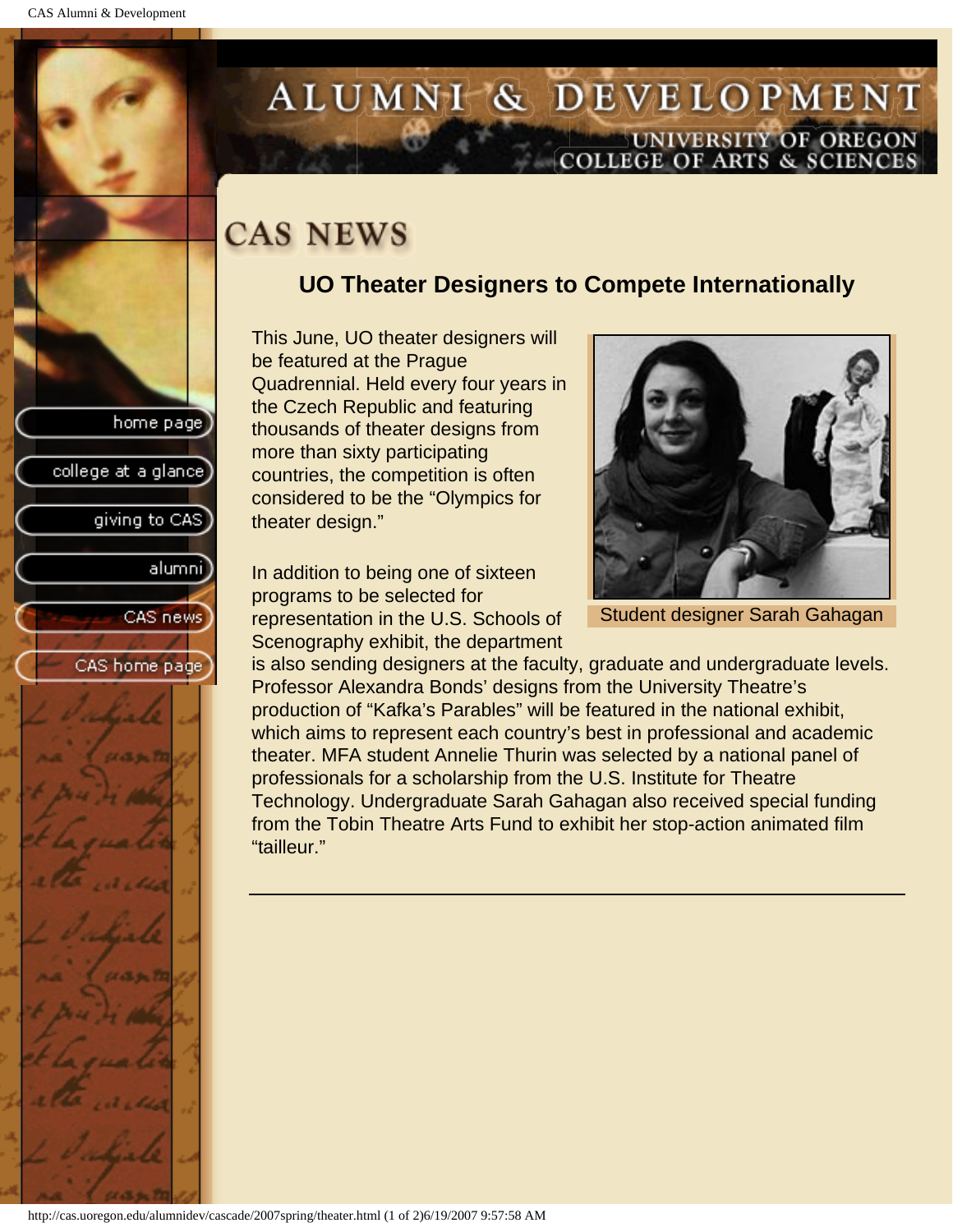college at a glance

giving to CAS

alumnil

CAS news

CAS home page

## <span id="page-17-0"></span>ALUMNI & DEVELOPMENT UNIVERSITY OF OREGON **COLLEGE OF ARTS & SCIENCE**

# **CAS NEWS**

## **UO Physicist Lands Sloan Fellowship**

University of Oregon physicist Raghuveer Parthasarathy was among 118 researchers at 52 universities named to receive a 2007 Alfred P. Sloan Research Fellowship. The Sloan Foundation, based in New York, established the fellowships in 1955 "to stimulate fundamental research by early career scientists and scholars of outstanding promise." The highly competitive award provides \$45,000 over two years to each winner.

Parthasarathy joined the UO faculty last summer. He was one of 23 young physics professors to be honored. The fellowships also fund research in chemistry, math, neuroscience, computer science, molecular biology and economics. Parthasarathy, who earned his doctorate in physics from the University of Chicago in 2002, said he primarily will use the Sloan funds to support the students who work in his lab, where they use a diverse range of chemical, physical and optical techniques to understand membranes that enclose biological cells.



**COLLEGE OF ARTS AND SCIENCES University of Oregon** 

**COMMUNICATE INNOVATE LEAD** 

1245 University of Oregon • Eugene, OR • 97403-1245 (541) 346.3950 • FAX (541) 346.3282 • alumnidev@cas.uoregon.edu

Copyright © 2007 University of Oregon

Updated April 27, 2007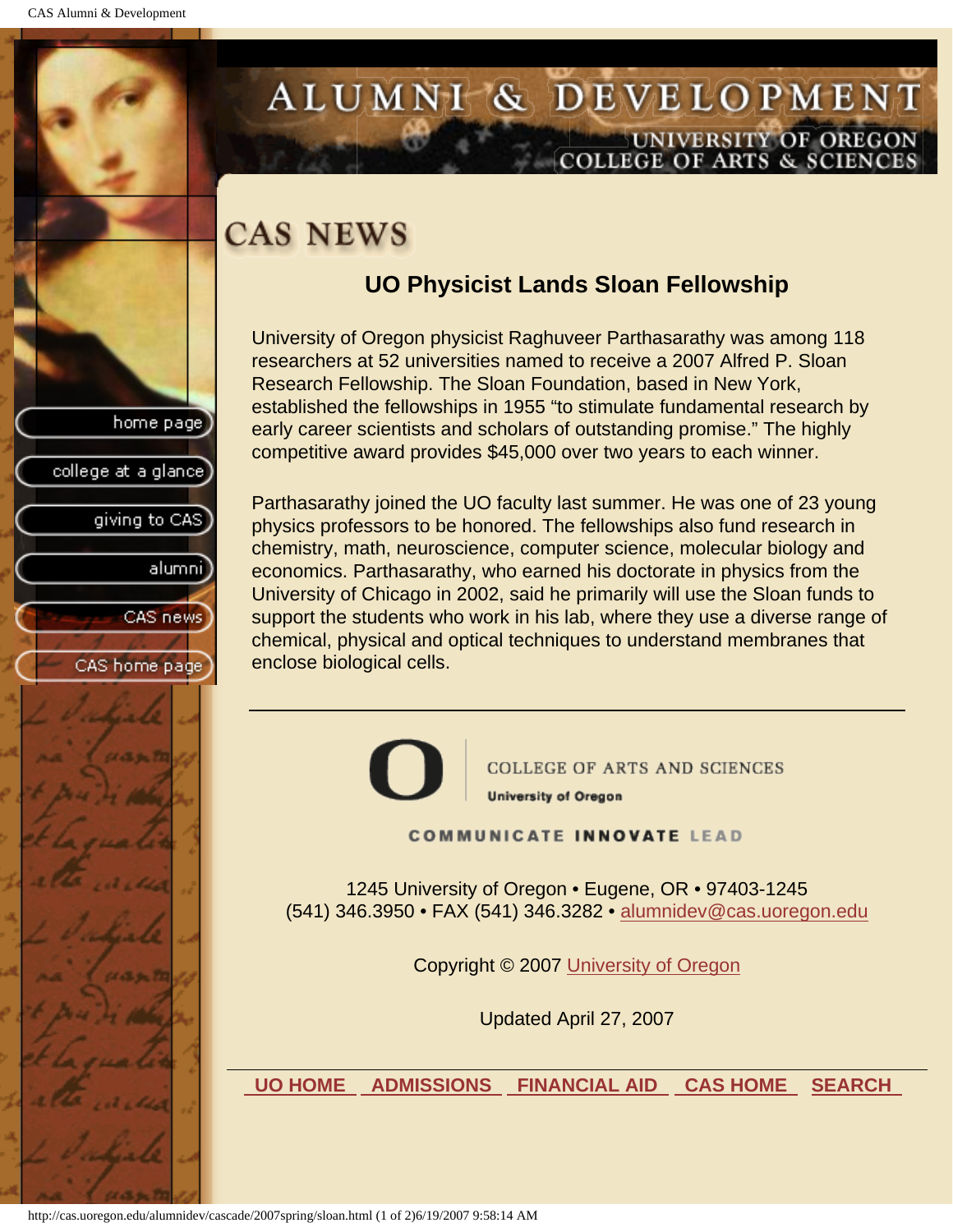giving to CAS

alumnil

CAS news

CAS home page

college at a glance]

# <span id="page-18-0"></span>ALUMNI & DEVELOPMENT UNIVERSITY OF OREGON<br>COLLEGE OF ARTS & SCIENCES

# **CAS NEWS**

## **Laurels for UO Poet**

At the 20th Annual Oregon Book Awards ceremony December 1, University of Oregon creative writing professor, Dorianne Laux received The Stafford/Hall Award for Poetry for her collection of poetry called *Facts About the Moon*. Judge Ai praised Laux's work, calling it "enchanting poems that make one feel the 'lunar strength and brutal pull' of love that exists in spite of our human frailty."

The event, which took place at the Portland Art Museum, celebrated the state's finest authors and nearly 500 people attended. Barry Lopez, who attended the UO in the late 1960s, served as master of ceremonies.



Professor Dorianne Laux

Brian Booth ('58 Economics) and Gwyneth Gamble Booth were honored as founders of the Oregon Book Awards and they awarded Ursula K. Le Guin with the C.E.S. Wood Distinguished Writer Award for her contributions to Oregon literature.



**COLLEGE OF ARTS AND SCIENCES University of Oregon** 

#### **COMMUNICATE INNOVATE LEAD**

1245 University of Oregon • Eugene, OR • 97403-1245 (541) 346.3950 • FAX (541) 346.3282 • alumnidev@cas.uoregon.edu

Copyright © 2007 University of Oregon

Updated April 27, 2007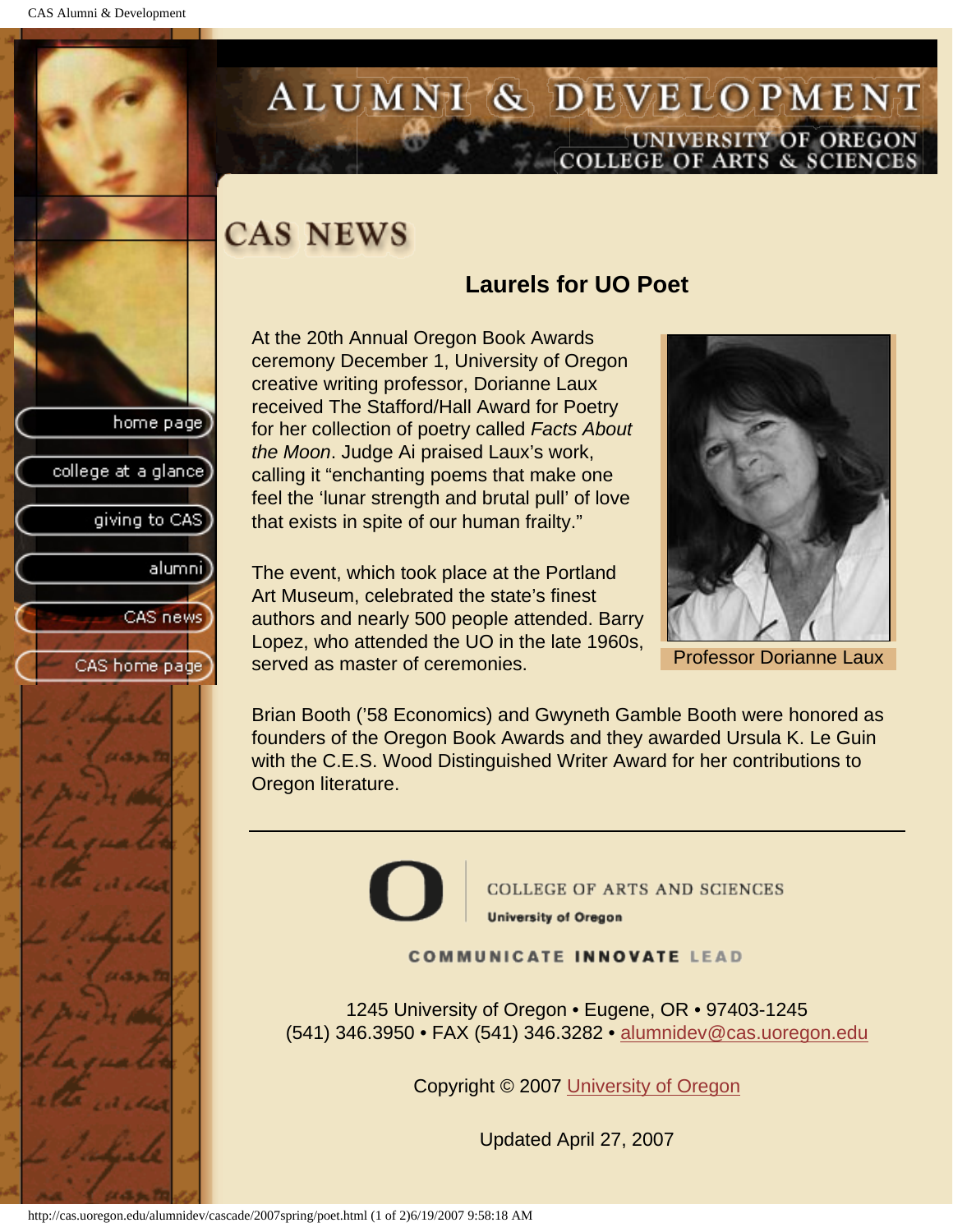giving to CAS

alumnil

CAS news

CAS home page

college at a glance

## <span id="page-19-0"></span>ALUMNI & DEVELOPMENT UNIVERSITY OF OREGON **COLLEGE OF ARTS & SCIENCE**

# **CAS NEWS**

## **UO Graduate Named 2007 Rhodes Scholar**

A recent University of Oregon graduate, whose research may help unravel the dynamics leading to conflict between groups and develop better cooperation in multicultural societies, was named a 2007 Rhodes Scholar.

Andrew Shipley, who was also a Rhodes finalist in 2005, is one of 32 Americans to receive a Rhodes Scholarship this year and the first UO graduate in more than a dozen years.

"I'm really thrilled," Shipley said. "This is an incredible honor and I could not have done this without the mentors and friends I made at the University of Oregon."

Shipley received bachelor's degrees in political science and psychology from the College of Arts and Sciences and, with the Rhodes scholarship, will begin a three-year doctoral program next fall at the University of Oxford in England. He is involved in a research project, funded by a Fulbright fellowship, which studies national identity and ethnic attitudes amongst Maori and European New Zealander youth.



**COMMUNICATE INNOVATE LEAD** 

1245 University of Oregon • Eugene, OR • 97403-1245 (541) 346.3950 • FAX (541) 346.3282 • alumnidev@cas.uoregon.edu

Copyright © 2007 University of Oregon

Updated April 27, 2007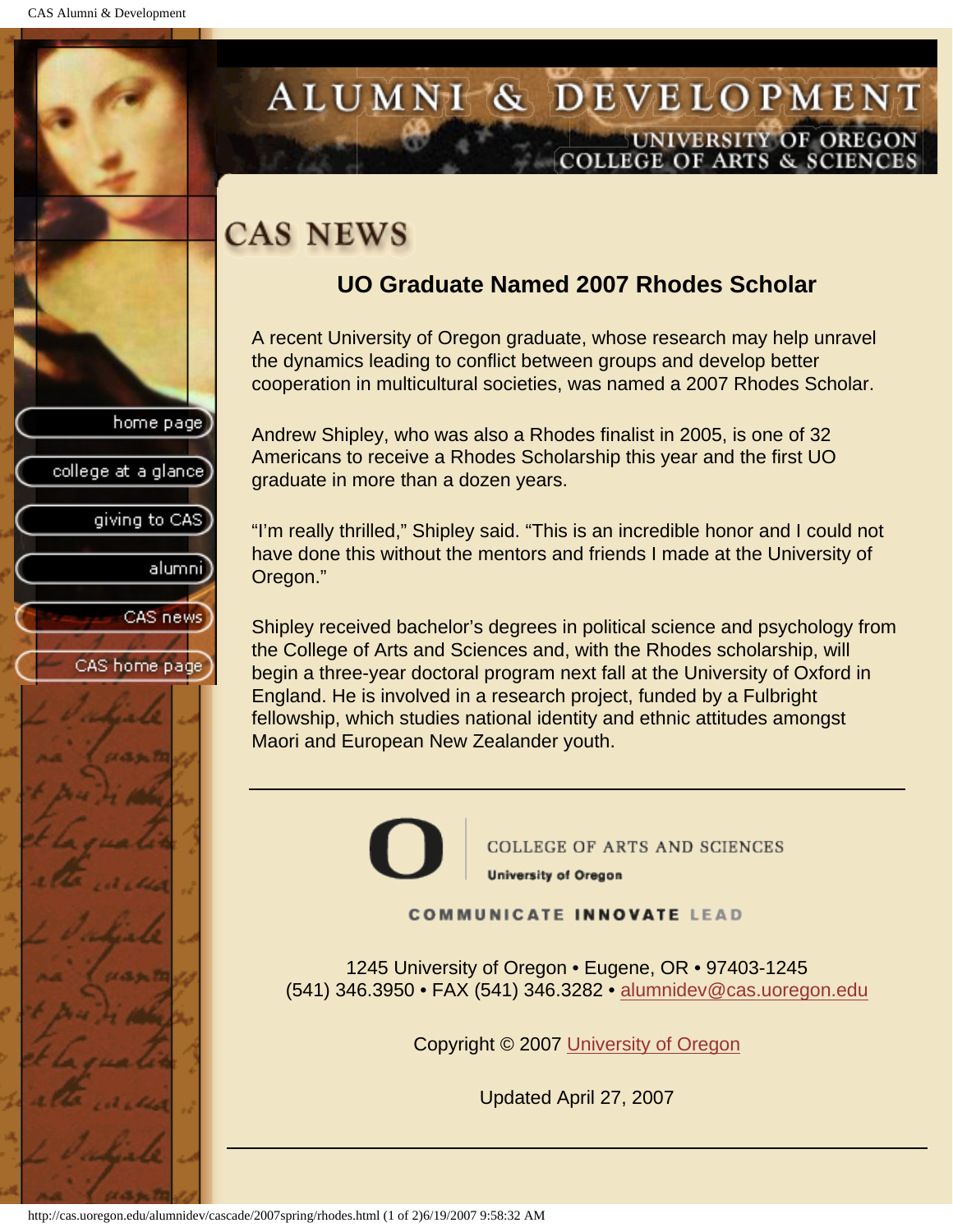giving to CAS

alumni

CAS news

CAS home page

college at a glance

# <span id="page-20-0"></span>ALUMNI & DEVELOPMENT UNIVERSITY OF OREGON<br>COLLEGE OF ARTS & SCIENCES

**CAS NEWS** 

**Jurassic Croc**



After a Jurassic crocodile was unearthed from the Blue Mountains in eastern Oregon last March, retired UO geologist and director of the Thomas Condon State Museum of Fossils, was called in to examine the find. William Orr and collaborators from North American Research Group estimate that the newly found fossil is between 150 to 180 million years old. While such dinosaur fossils are rare in North America, Orr said the discovery suggests that more "must be out there somewhere."



**COLLEGE OF ARTS AND SCIENCES University of Oregon** 

**COMMUNICATE INNOVATE LEAD** 

1245 University of Oregon • Eugene, OR • 97403-1245 (541) 346.3950 • FAX (541) 346.3282 • alumnidev@cas.uoregon.edu

Copyright © 2007 University of Oregon

Updated April 27, 2007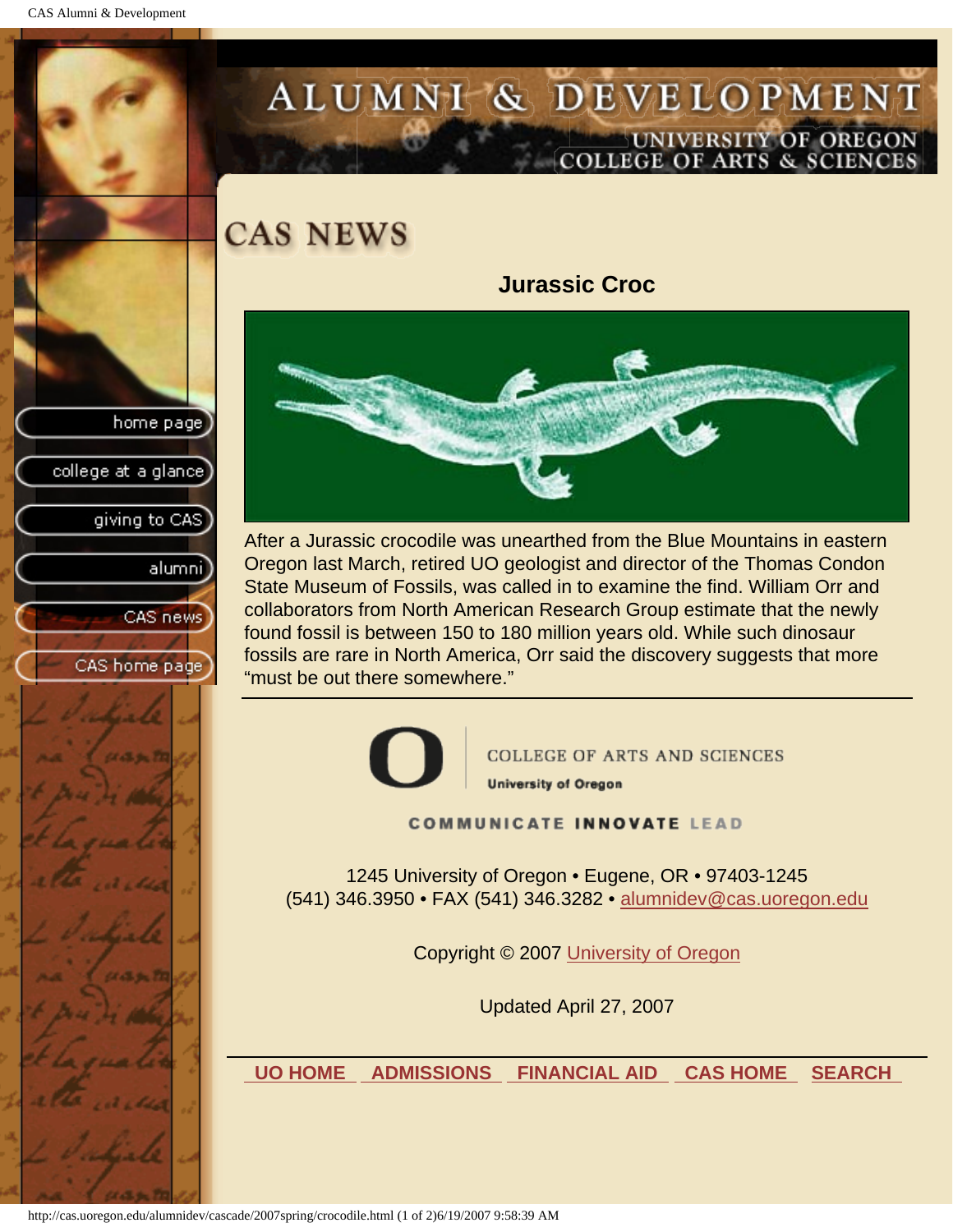college at a glance]

giving to CAS

alumnil

CAS news

CAS home page

# <span id="page-21-0"></span>ALUMNI & DEVELOPMENT UNIVERSITY OF OREGON<br>COLLEGE OF ARTS & SCIENCES

# **CAS NEWS**

## **Professor Tracks Environmental Treaties**

Professor Ronald Mitchell is searching for the ingredients to successful environmental treaties. In time, his efforts could help shape such important accords as the Kyoto Protocol.

"There are a lot of theories out there about which treaties worked and which didn't, but we still don't have a good handle on what it was that made a particular treaty successful," Mitchell said. "We want to know what the active ingredients are."

With the help of a grant from the National Science Foundation, Mitchell is attempting to do just that. The project began in 1999 with a question: Why do some environmental treaties perform so much better than others? To answer it, Mitchell began building a comprehensive database of international environmental treaties, something that to date did not exist. Compiling data on the treaties was a daunting undertaking. Numerous



UO political science professor Ronald Mitchell has created an online searchable database of the world's environmental treaties.

graduate students from both the University of Oregon and Stanford University have assisted Mitchell, laboring for long hours on the project.

Mitchell's doctoral research, which studied the effectiveness of one treaty, provided a springboard for the current project. "(The dissertation) was an interesting project, but the field and my own thinking about it have changed. Now we're at a stage in the collective research enterprise that we can ask, 'Which one worked better and why?' By comparing a number of treaties we can see what particular aspect worked," said Mitchell, who has a doctorate in public policy from Harvard.

With more than 800 multilateral environmental agreements cataloged, Mitchell said he believes his database is one of the most comprehensive in the world. The database, which is publicly accessible, allows researchers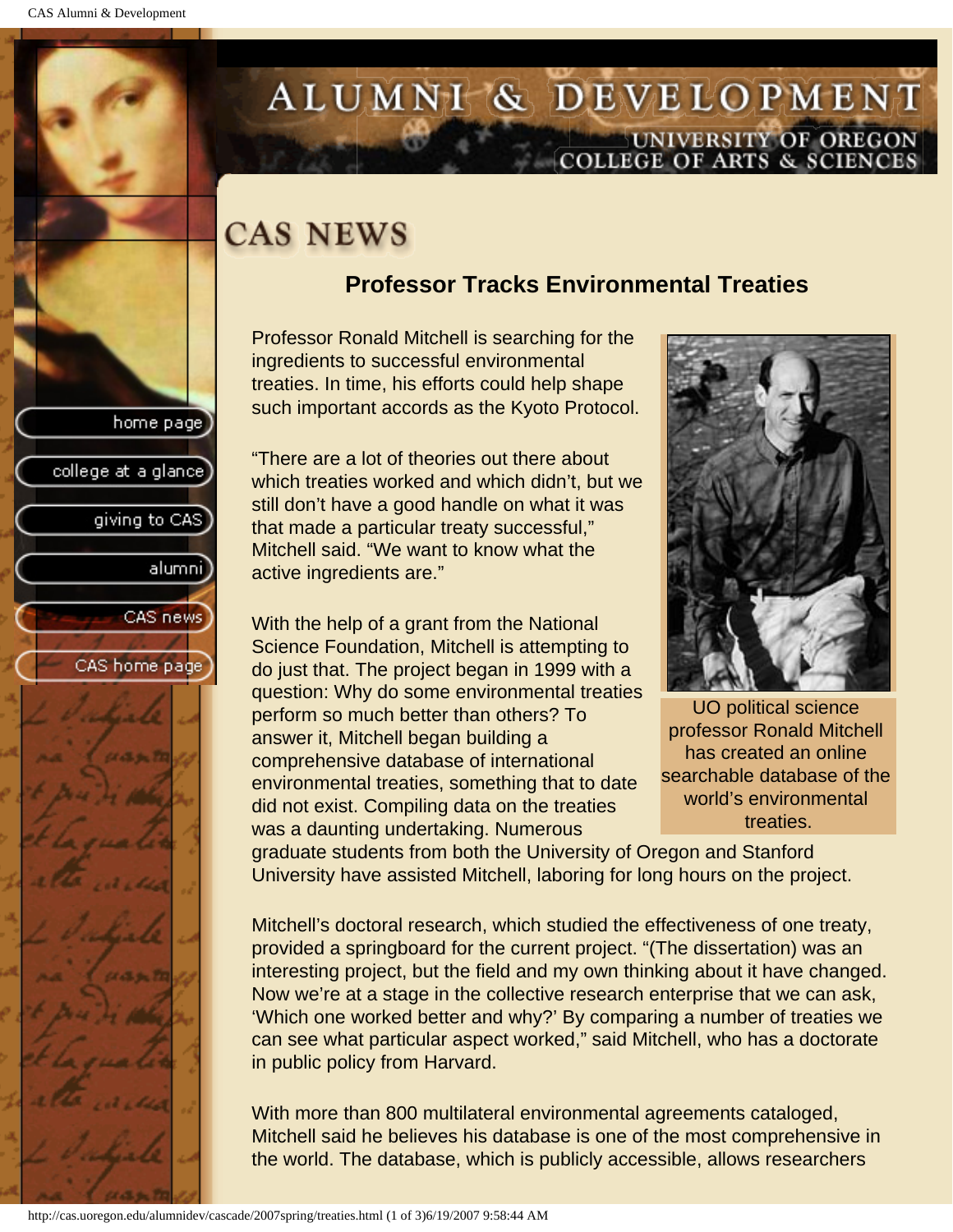

access to the full text of more than 700 of those treaties. Mitchell said he hopes to provide even more information in the near future, including data showing relevant environmental changes over time and a breakdown of each treaty's specific elements. "It's going to be a clearinghouse for existing, difficult-to-find data," he said.

Among the litany of elements, which could potentially affect the efficacy of an environmental treaty are: the use of sanctions versus rewards; the use of specific versus vague language; whether a treaty bans particular actions or limits them; and whether a treaty requires monitoring or self reporting.

"There is little empirical evidence to show which elements are most effective," Mitchell said. "Hopefully the database will help provide some of the answers."

One of the greatest obstacles to finding these answers is the dearth of available data about the actual environmental changes that occur after a treaty has been enacted. "There could be a wetlands treaty, for example, but regardless of what the treaty says we don't have any good data on what is happening to wetlands," Mitchell explained. "So how can we measure its effectiveness?"

When changes in the environment have actually been measured, another challenge presents itself: knowing whether those changes are actually the product of the treaty or some other environmental variable.

Researchers will have to puzzle that out as they work through the data. Some academics are already attempting to do just that. Researchers from around the United States as well as others from as far away as Chile, Sri Lanka and Britain have utilized Mitchell's data for their research.

Although some academic research in political science is viewed as esoteric and irrelevant by policy makers and politicians, Mitchell said he hopes his database can actually influence policy and affect a measure of change in the real world of international politics. "We're trying to address the questions policy makers are asking. They don't ask 'Should I do this treaty?' They're saying, 'I want to do this treaty, how should I do it?' That's what we're trying to answer."

Addressing this question could have far ranging impacts, including helping the drafters of the next Kyoto Protocol create the most effective agreement. But Mitchell says his project has other important uses right here on campus, first and foremost as an instructional tool to teach students critical thinking and analytical skills.

"Too often people think faculty only does research. They ask, 'When are they going to teach my kids?'" Mitchell said. "But good teaching requires good research and good research requires good teaching."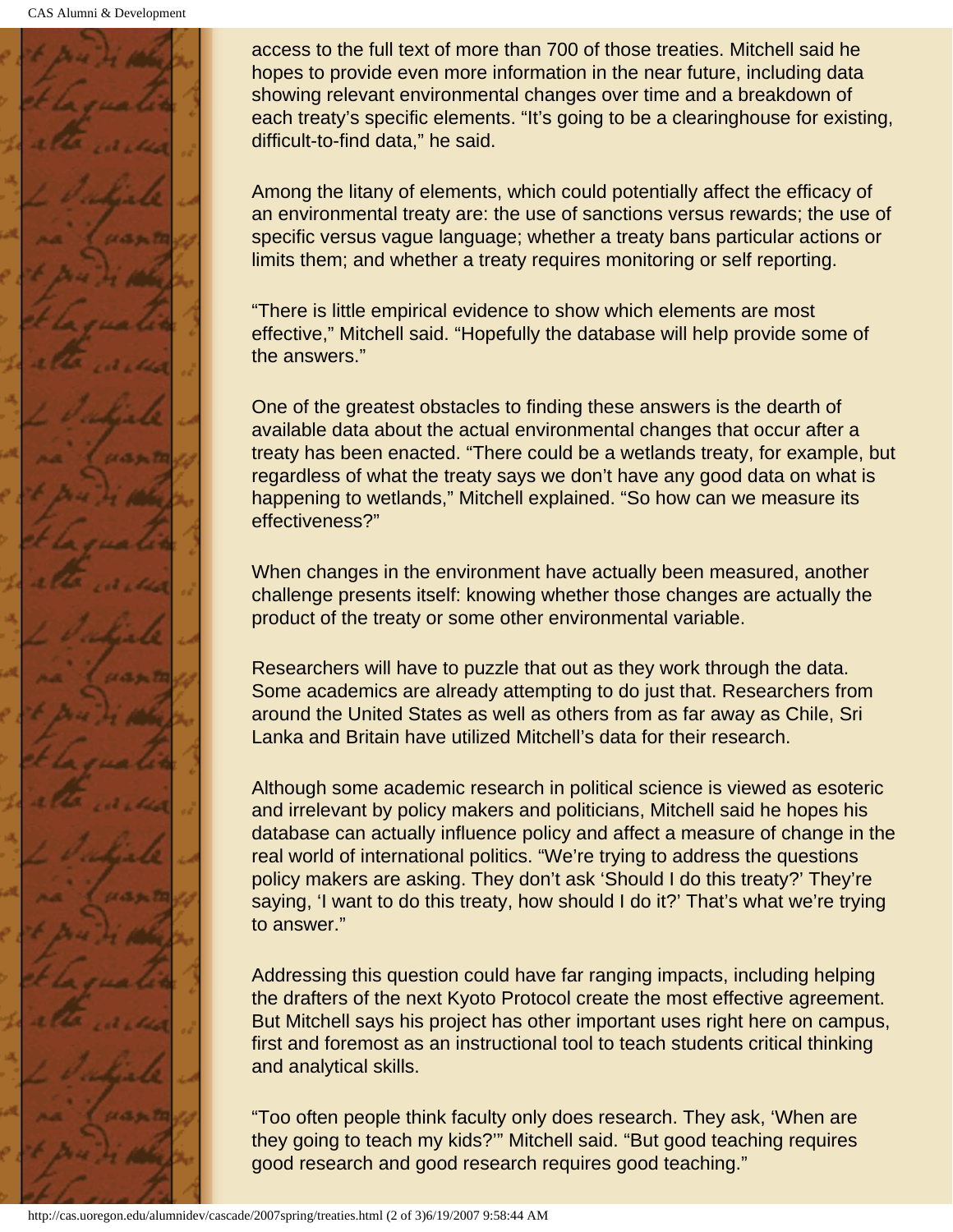

"He was definitely trying to get us to think about the entire research process and to use precise data to determine our conclusions," said Alaina Pomeroy, a senior majoring in environmental studies and Spanish, who used the database for a class project. "His (international environmental politics) class was the first time I had been challenged like that in a class. That was why I ended up going to him and asking him to be my advisor for my honors thesis."

*—MW*

Visit Mitchell's online database at http://iea.uoregon.edu



**COLLEGE OF ARTS AND SCIENCES University of Oregon** 

**COMMUNICATE INNOVATE LEAD** 

1245 University of Oregon • Eugene, OR • 97403-1245 (541) 346.3950 • FAX (541) 346.3282 • alumnidev@cas.uoregon.edu

Copyright © 2007 University of Oregon

Updated April 27, 2007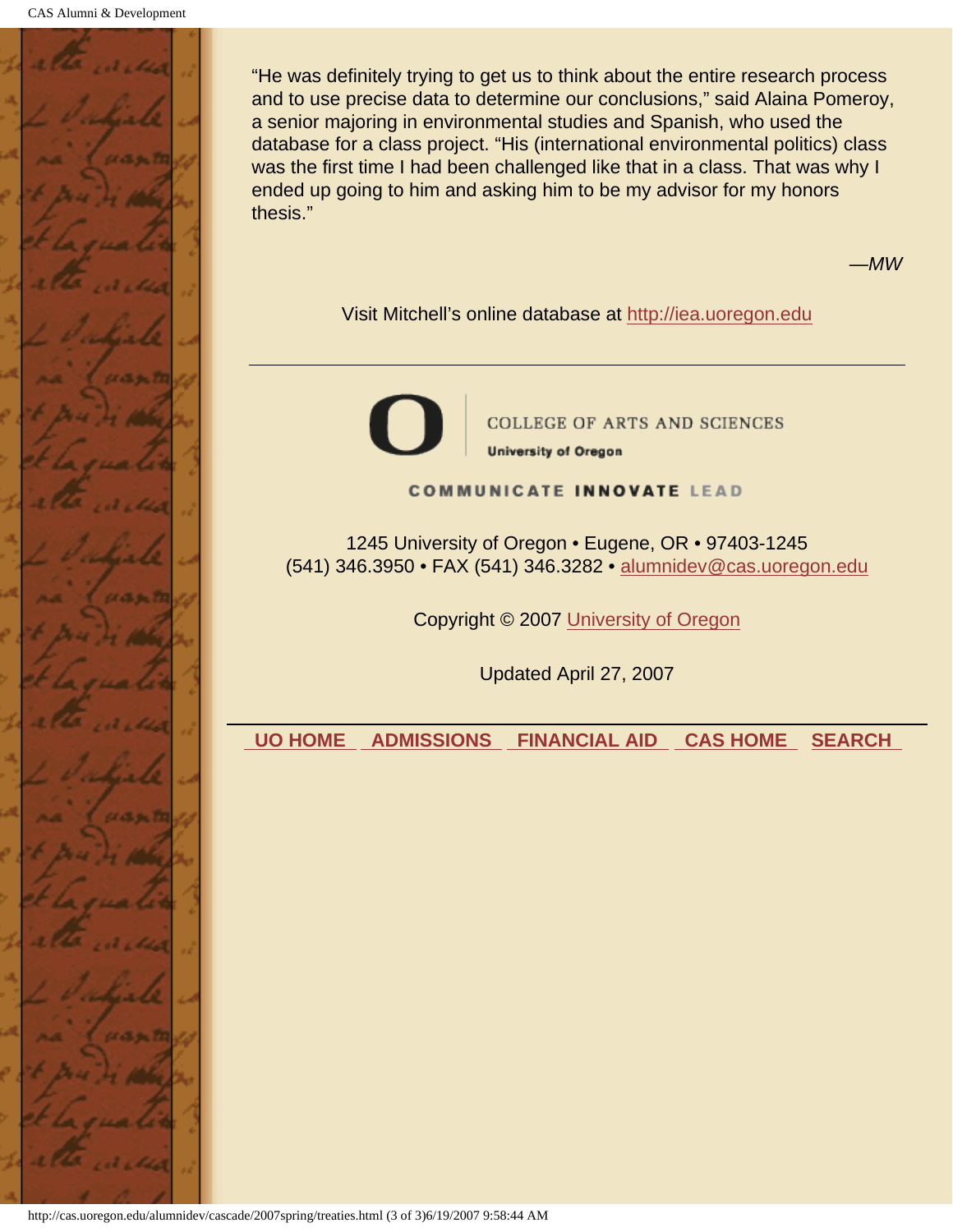college at a glance

giving to CAS

alumnil

CAS news

CAS home page

# <span id="page-24-0"></span>ALUMNI & DEVELOPMENT UNIVERSITY OF OREGON<br>COLLEGE OF ARTS & SCIENCES

# **CAS NEWS**

## **Chatting Becomes Big Business**

In the mid '80s, Nate Thelen ('98 Computer Science) got hooked on computers after playing text-based games on his dad's Kaypro, an early portable computer.

Today, at 31, Thelen serves as the chief technical officer for Userplane, an Internet services company that lets people chat online using audio and video tools. Userplane now licenses its technology to more than 140,000 online social networking communities.



Nate Thelen '98 (Computer Science)

"Instant messaging can be better than phones for multi-tasking and quick notes," Thelen said. "It definitely has a place in the world."

And that place is growing, with Thelen and his Userplane colleagues leading this technological trend. Thelen began the company with fellow UO students Javier Hall and Mike Jones in 2001. Now Userplane has millions of live users in more than 15 countries.

In just over a year and half, Userplane evolved from a small, Internet consulting company to the premier provider of communication software.

In 1999, Jones convinced Thelen to come to Los Angeles to do technology development for his growing web consulting firm. Hall joined the company as well and, shortly thereafter, the three used their diverse skills to branch out and form Userplane.

With the growing popularity of their instant messaging products, they received an offer they couldn't refuse: a deal with AOL. The sale has allowed them to hire more people and focus on new business ventures and innovations. The Oregon team has remained relatively self-sufficient – but with the power and budget of a major company.

Thelen said, "We're really able to bite off bigger projects that we'd always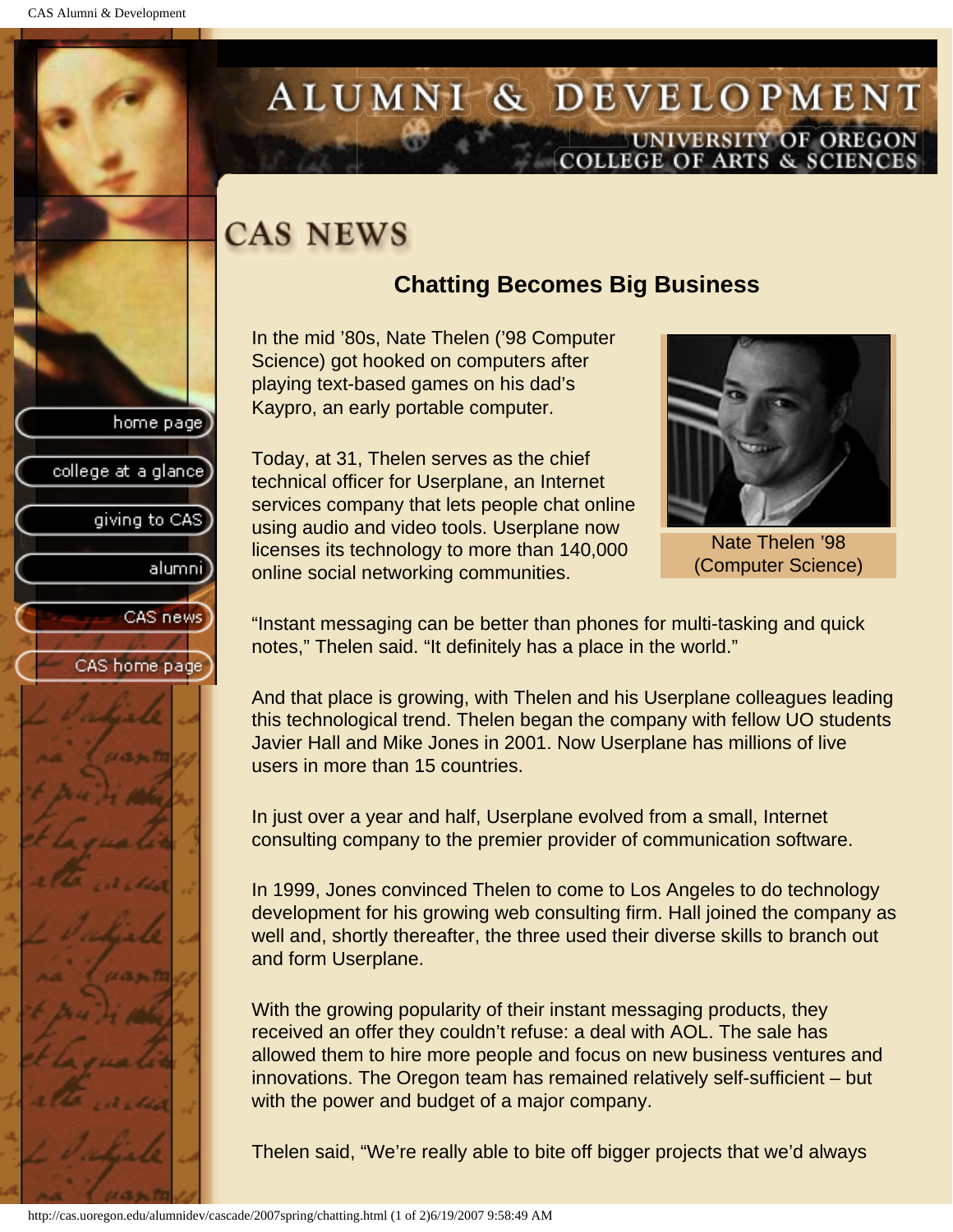



**COLLEGE OF ARTS AND SCIENCES University of Oregon** 

#### **COMMUNICATE INNOVATE LEAD**

1245 University of Oregon • Eugene, OR • 97403-1245 (541) 346.3950 • FAX (541) 346.3282 • alumnidev@cas.uoregon.edu

Copyright © 2007 University of Oregon

Updated April 27, 2007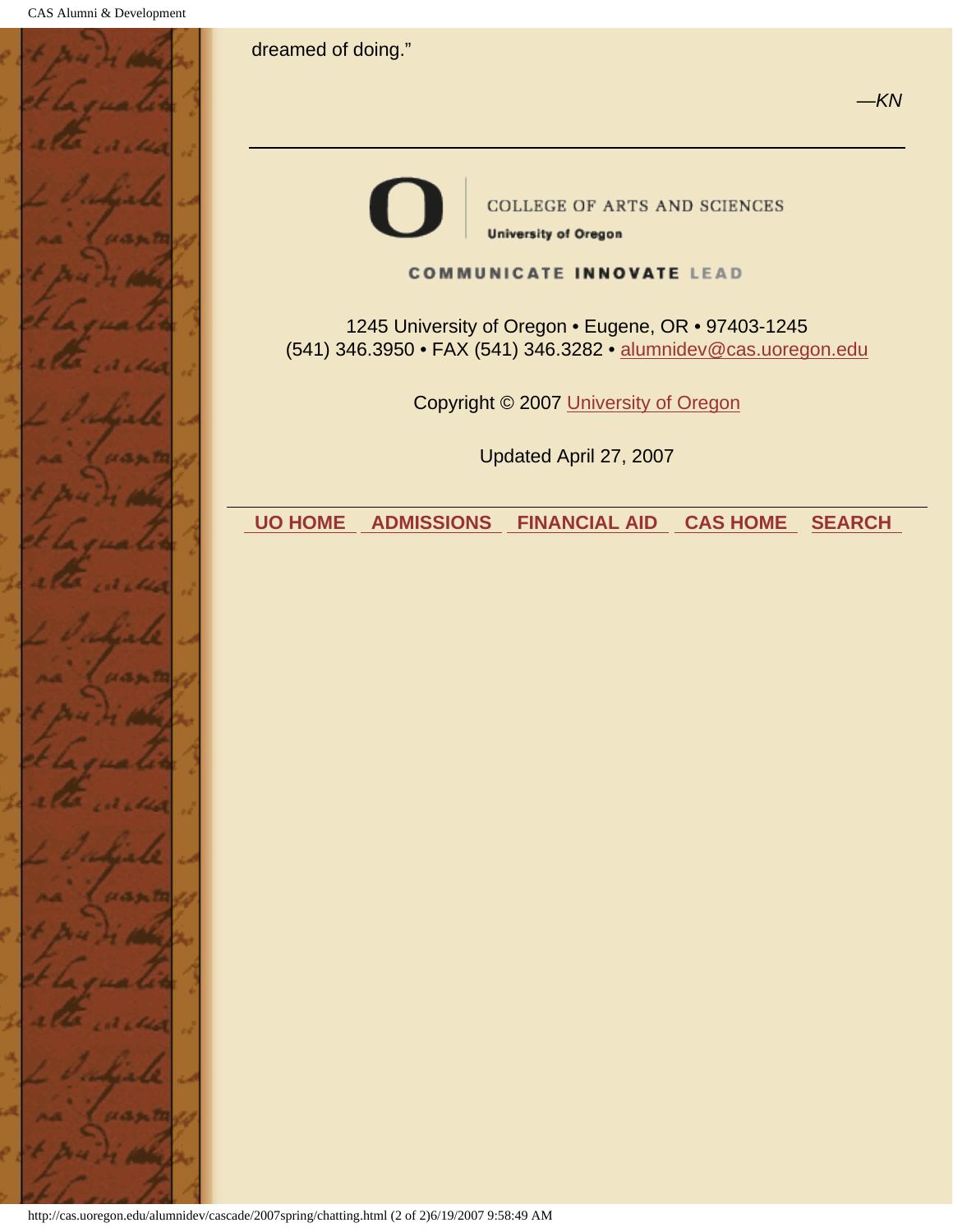college at a glance

giving to CAS

alumnil

CAS news

CAS home page

# <span id="page-26-0"></span>ALUMNI & DEVELOPMENT UNIVERSITY OF OREGON<br>COLLEGE OF ARTS & SCIENCES

# **CAS NEWS**

## **The Zebrafish Story**

#### **Faculty, Graduates, and Post-Docs Demonstrate Common UO Traits**

*The zebrafish story celebrates the transformation that can happen at a university – a transformation replete with innovative new ideas replicated in the minds and lives of other people – the dogged persistence in pursuit of an understanding of life – the unselfish mentorship of students and fellow colleagues – and the raw excitement in the joy of discovery."*

*—President Dave Frohnmayer*

Prior to the 1970s, zebrafish were simply just another popular aquarium fish. Since then, University of Oregon researchers have introduced these small vertebrates as important model organisms in biomedical research.



With the capability to regenerate fins, skin, and heart, zebrafish are prime subjects to test for mutations, which underlie genetic diseases that are common to both zebrafish and humans.

The chart below, inspired by the structure of a genetic linkage map, reflects this powerful network of UO faculty and alumni.

#### **Then Now**

In the early seventies, **George Streisinger** buys a zebrafish in a Portland pet store and is the first to use this tropical fish as a model system.

With 4,000 tanks and a staff of more than twenty, the UO zebrafish facility is home to more than 80,000 fish.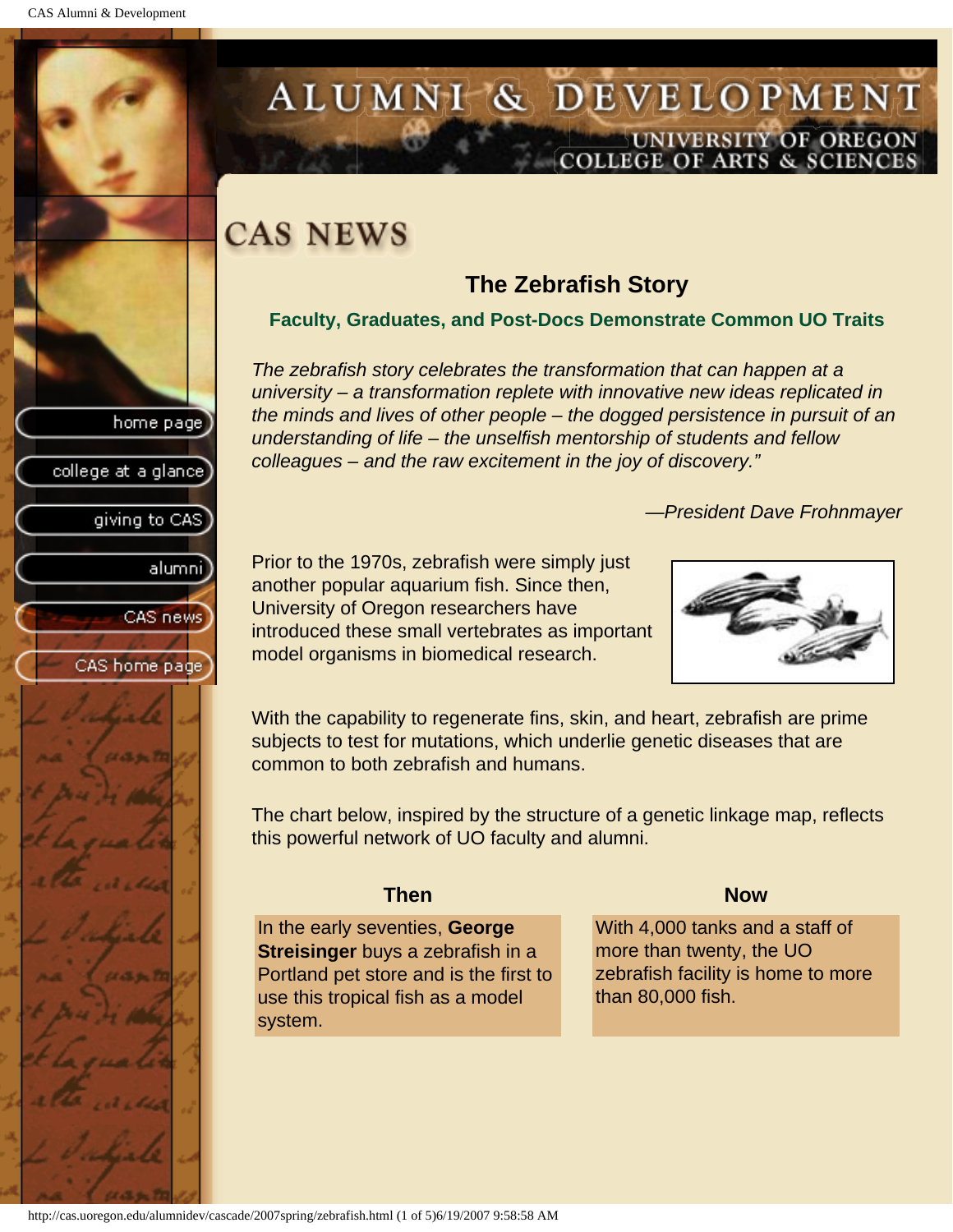

In 1981, Streisinger clones a zebrafish, leading to his seminal publication in *Nature*.

In 1992, UO researcher **Monte Westerfield** creates the Zebrafish Information Network (ZFIN), an online database that disseminates information about zebrafish biology to researchers.

In 1998, Westerfield and others begin to develop a central repository of wild-type and mutant strains of zebrafish at the Zebrafish International Resource Center.

In 1990, the UO hosts the first international conference on zebrafish to appraise the potential of research with this organism.

In 1994, **John Postlethwait**,

professor in the Department of Biology, establishes the first map of the zebrafish genome, which helps researchers understand the functions of the tens of thousands of genes in the human genome.

More than 9,000 scientific articles have been published to date using zebrafish as models in developmental and genetics research. Research has potential applications for everything from birth defects to leukemia, autism to cancer, or potentially any genetic disease, says **Judith Eisen**, director of the UO Institute of Neuroscience.

In 1997, the National Institute of Health establishes a special funding program to promote the use of zebrafish for the study of vertebrate development and disease throughout the nation.

Zebrafish are distributed for use in more than 500 developmental and genetics labs in thirty countries around the world.

In 2006, UO alum **Christine Beattie**, a former postdoctoral fellow in Judith Eisen's lab, serves as the main organizer for the 7th International Meeting on Zebrafish, where 915 participants from all over the world share their research.

The Wellcome Trust's Sanger Center in the United Kingdom is using zebrafish from the UO to sequence the entire genome, a required step for understanding human biology and disease, says Westerfield: "Genetic model organisms, including zebrafish, play a critical role in this discovery process."

#### **The Zebrafish Network**

To add your own notes to this extended network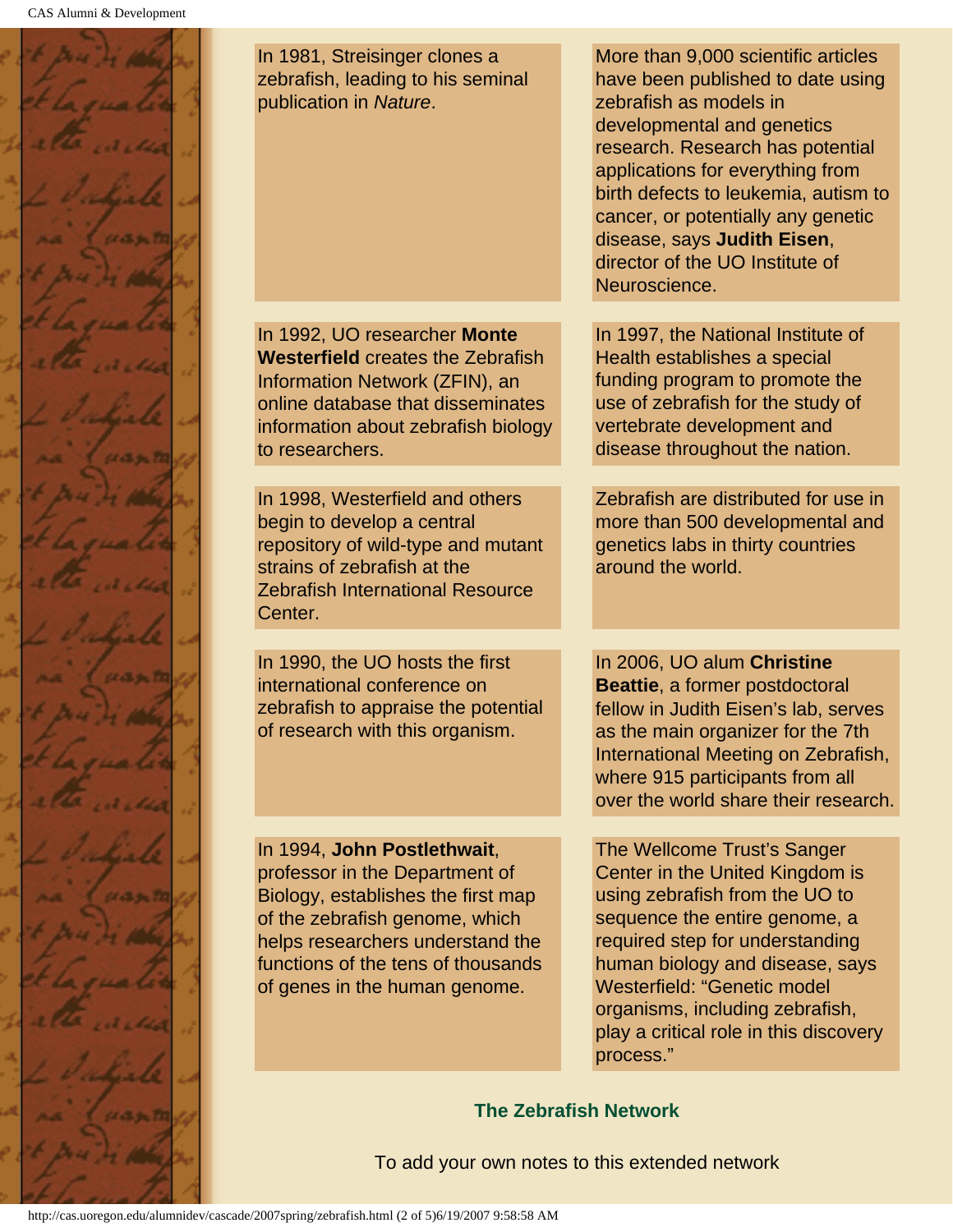

### **Judith Eisen Lab**

**Bruce Appel** is now an associate professor of biological sciences at Vanderbilt and a Kennedy Center Investigator. Appel and a group of Vanderbilt researchers has successfully produced movies that provide the first direct view of the initial stage of the formation of myelin sheaths, which should aid in the design of new therapies to promote the repair of this protective layer following disease or injury.

**Christine Beattie**, assistant professor at Ohio State University, developed a zebrafish facility at OSU in early 1998 with fellow UO alumnus **Paul Henion**, and now uses zebrafish in her lab to model human motoneuron diseases such as Lou Gehrig's disease. Beattie served as the main organizer for the 7th International Meeting on Zebrafish in 2006, where 915 participants from all over the world share their research.

**Sarah Cheesman** is currently a postdoctoral fellow in UO Assistant Professor Karen Guillemin's lab, working on understanding the role of indigenous microbes in the formation and function of the gastrointestinal tract in zebrafish.

**Robert Cornell** received tenure at the University of Iowa, where his lab works to improve the ability of clinicians to diagnose and treat developmental disorders.

**Sarah Hutchinson** is currently a postdoctoral fellow at Trede Lab in Huntsman Cancer Institute at the University of Utah, where she studies how defects in the development of T cells and the thymus leads to diseases such as leukemia, autoimmunity and immunodeficiency.

**Robert Kelsh**, professor in the Department of Biology and Biochemistry at the University of Bath is interested in fundamental questions in developmental biology concerning zebrafish neural crest development, which has important medical implications for certain human syndromes, including Waardenburg-Shah syndrome and Hirschsprung's disease.

**Katharine Lewis**, research fellow in the department of physiology, development and neuroscience at the University of Cambridge is interested in investigating which regulatory genes are expressed by specific interneurons and what the roles of these regulatory genes are in determining different neuronal characteristics, using zebrafish as a model system.

**David Raible** is now an associate professor at the University of Washington, where his lab continues to use zebrafish to study the development of the nervous system. In addition, his lab is looking at the genetic basis underlying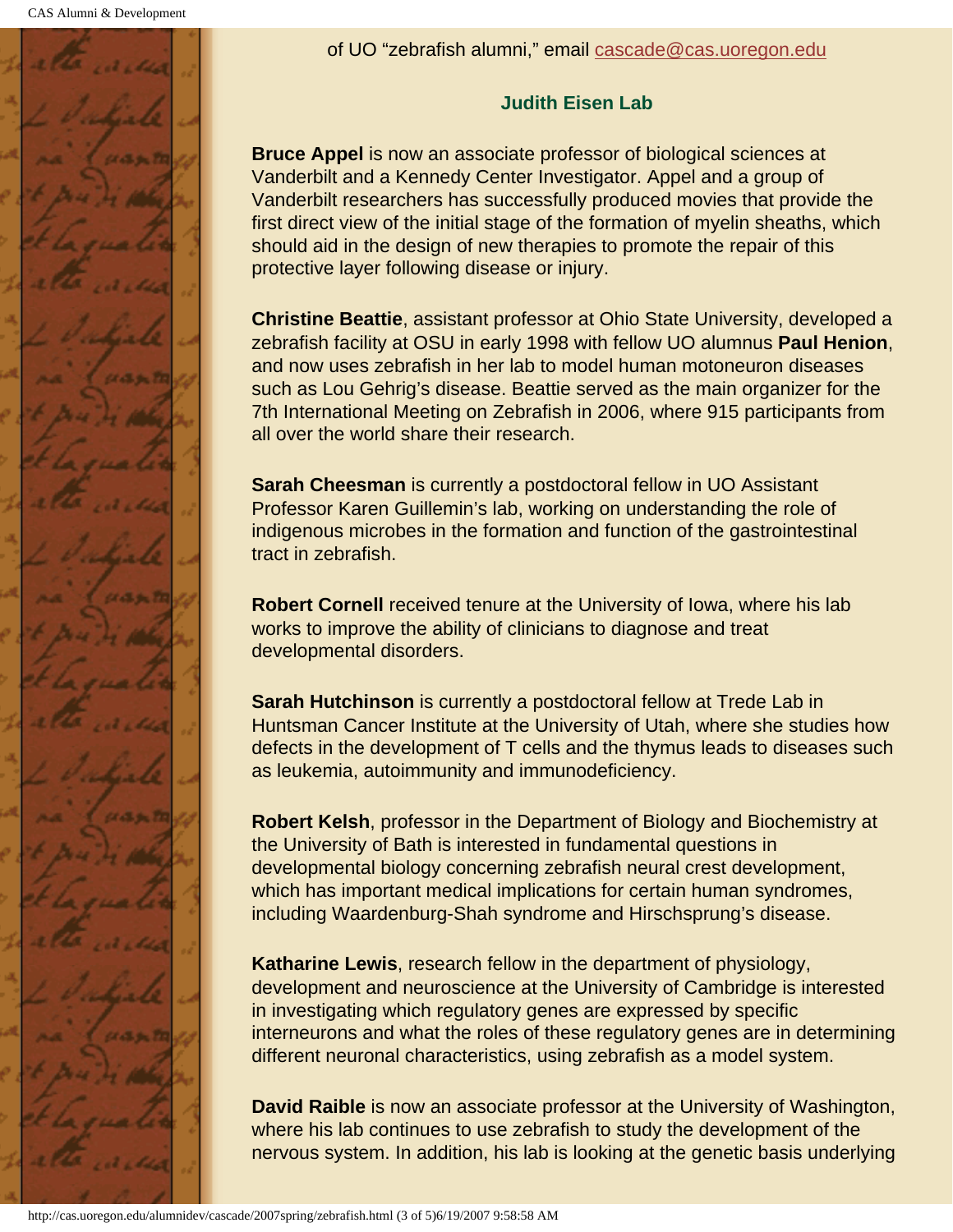

loss of mechanosensory hair cells, the leading cause of human hearing and balance disorders.

#### **Charles Kimmel Lab**

**Cecilia Moens**, an investigator for the Howard Hughes Medical Institute, and associate member of the Division of Basic Sciences at the Fred Hutchinson Cancer Research Center, researches the genetic basis of development of zebrafish in her lab and how genes control the early development of the brain.

For complete list of Kimmel Lab alumni, please visit http://www.neuro. uoregon.edu/kimmel/rogues.html

### **John Postlethwait Lab**

**Bernard and Christine Thisse**, internationally renowned for their work in embryonic research and genetics, use zebrafish to examine regenerative medicine and stem cell biology, which has potential applications for the prevention and treatment of birth defects and cancer. The couple built a research program at the Institute of Genetic and Molecular Cell Biology in France and will join the University of Virginia School of Medicine faculty in August 2007.

### **Monte Westerfield Lab**

**Adam Felsenfeld** now serves as an extramural program director for the National Human Genome Research Institute, has participated in the trans-NIH initiative for genomic tools for the zebrafish, and has worked to develop large-scale genome sequencing centers, which have contributed the US component of the International Human Genome Project.

**Robert Ho**, associate professor in the department of organismal biology and anatomy at the University of Chicago addresses classical problems of vertebrate embryogenesis using modern techniques in the zebrafish embryo with the general goal to gain insights into the cellular, molecular and genetic mechanisms leading to the assignment of cell fate and, ultimately, to the formation of a complex vertebrate body plan.

**Dennis Liu**, senior program officer of the Howard Hughes Medical Institute, administers pre-college science education initiatives, which fund outreach programs at museums and medical schools aimed at reaching teachers, students and families. Liu also developed and manages an educational website that features animations and virtual labs on biomedical science to a general audience.

**Stephan Neuhauss**, professor in the department of biology and brain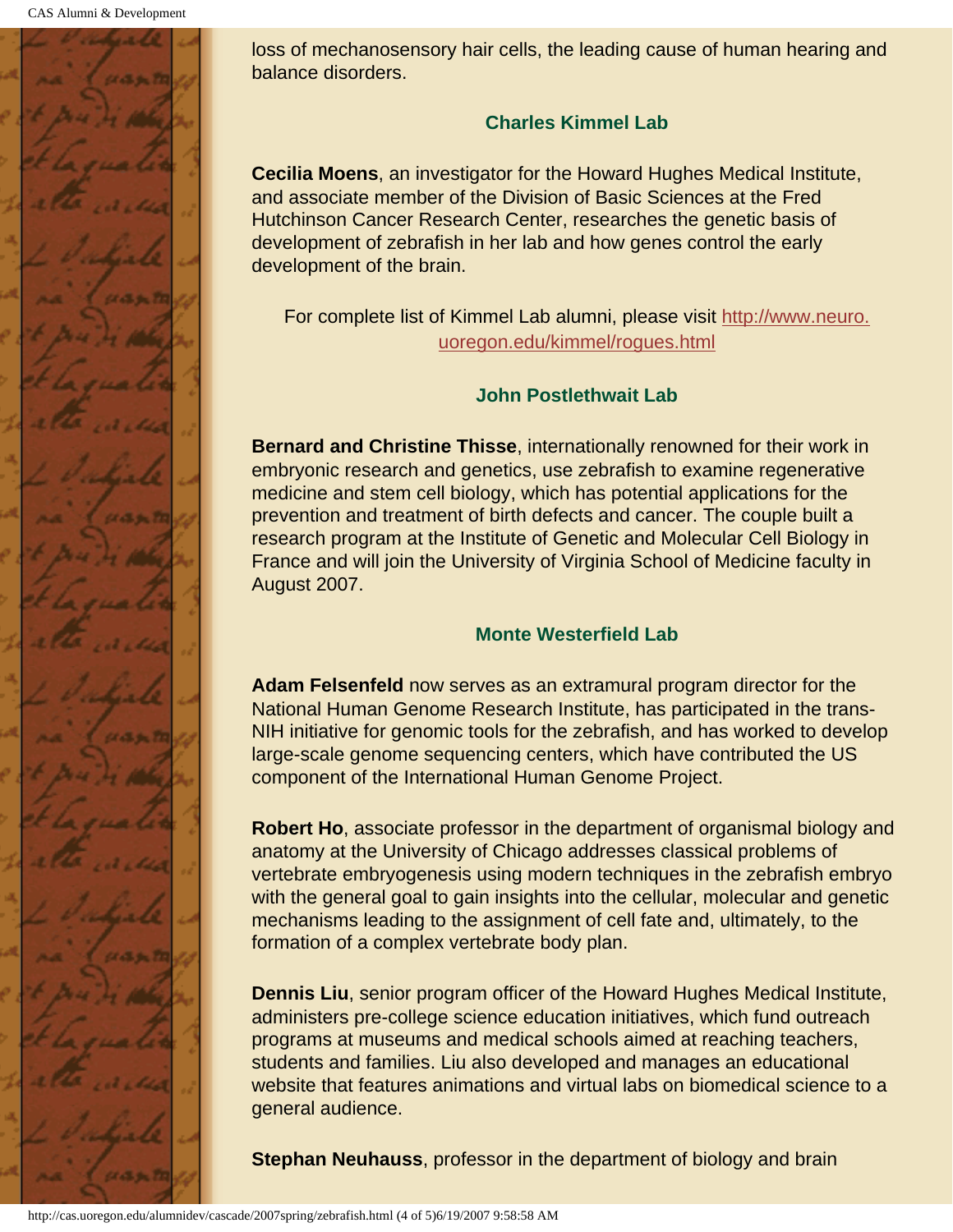

research institute at the University of Zurich, created a complete zebrafish genetic linkage map in 1988 with fellow researchers. The markers provide an initial infrastructure for the positional cloning of the nearly 600 zebrafish genes identified as crucial to vertebrate development, and will become the anchor for the physical map of the zebrafish genome.

For a complete list of Westerfield lab alumni please visit http://www.neuro. uoregon.edu/westerf/alumni.html

#### **James Weston Lab**

**Paul Henion**, associate professor in the Center for Molecular Neurobiology at Ohio State University, developed a zebrafish facility there in early 1998 with fellow UO alum Christine Beattie. Henion's lab focuses on developmental biology, with implications for novel diagnostic and treatment strategies for relatively common birth defects and diseases in humans.

**Steve Johnson**, associate professor in the department of genetics at Washington University in St. Louis, now serves on the UO's ZFIN advisory board. Johnson was responsible for working out the first mapping protocols and his lab is interested in how animals grow, maintain and generate their form or the diseases consequent to abnormal growth control such as cancer using zebrafish.



**COLLEGE OF ARTS AND SCIENCES** 

**University of Oregon** 

#### **COMMUNICATE INNOVATE LEAD**

1245 University of Oregon • Eugene, OR • 97403-1245 (541) 346.3950 • FAX (541) 346.3282 • alumnidev@cas.uoregon.edu

Copyright © 2007 University of Oregon

Updated April 27, 2007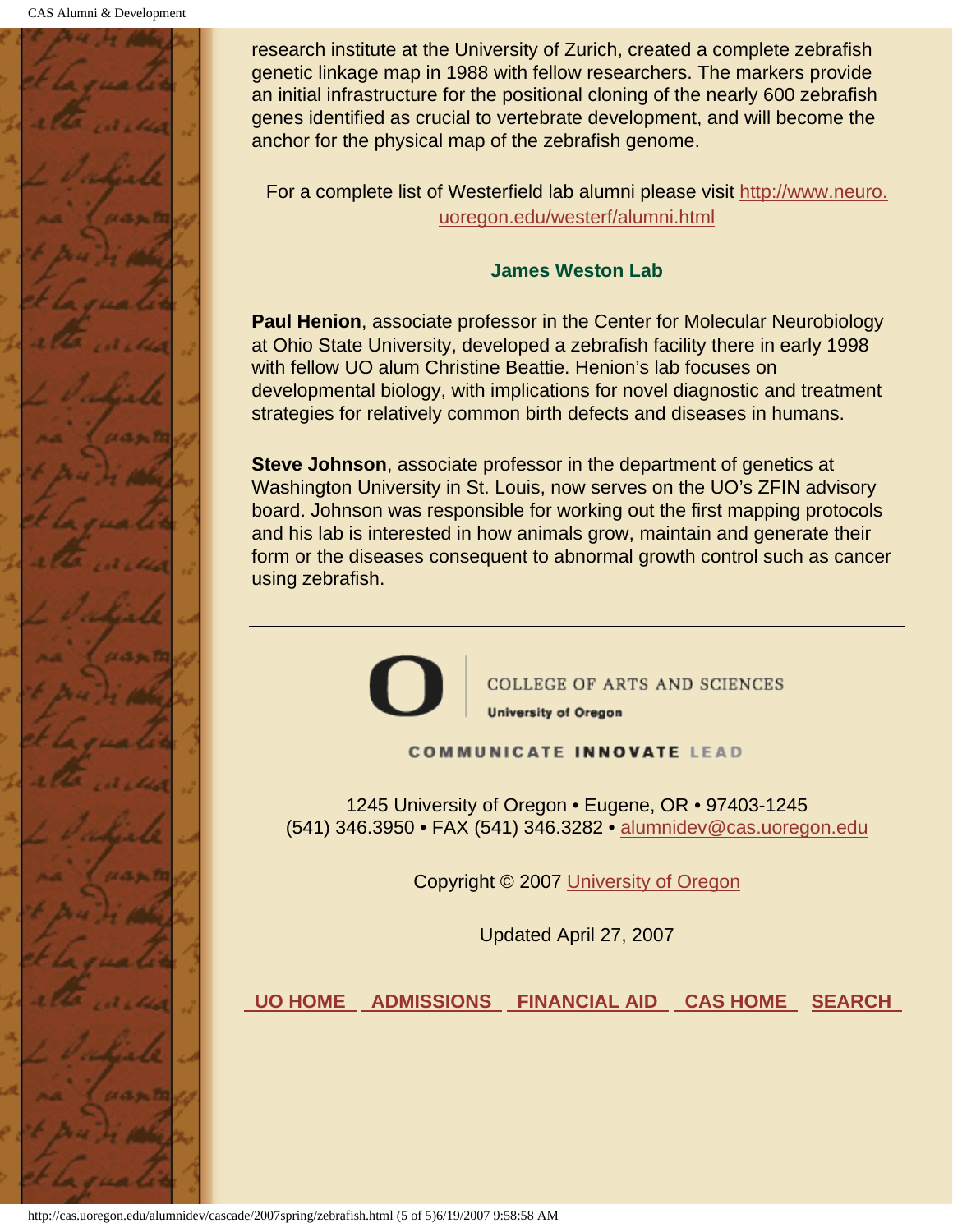<span id="page-31-0"></span>CAS Alumni & Development

home page

college at a glance]

giving to CAS

alumni]

CAS news

CAS home page

# ALUMNI & DEVELOPMENT UNIVERSITY OF OREGON<br>COLLEGE OF ARTS & SCIENCES

**CAS NEWS** 

**Chaos & Calm Spotlight Offstage**



A photo essay by Caitlin McNamara provides backstage glimpses from "A Midsummer Night's Dream," which Claire Dyrud worked with director John Schmor to produce.

The play hadn't even started yet, and already Claire Dyrud was scrambling.

It was opening night of the University Theatre's production of "The Big Knife." As the stage manager, Dyrud was responsible for managing every sound, lighting and set change from the dimming of the houselights to the closing of the final curtain. The senior theater major from Klamath Falls wanted everything to be exactly right.

"There's no perfect show," Dyrud said. "But I couldn't get it out of my head that night. Everything had to be perfect."

Dyrud, 22, donned a headset and called for the houselights to dim – the first cue of the night, starting the play. Seated next to her, light board operator Evan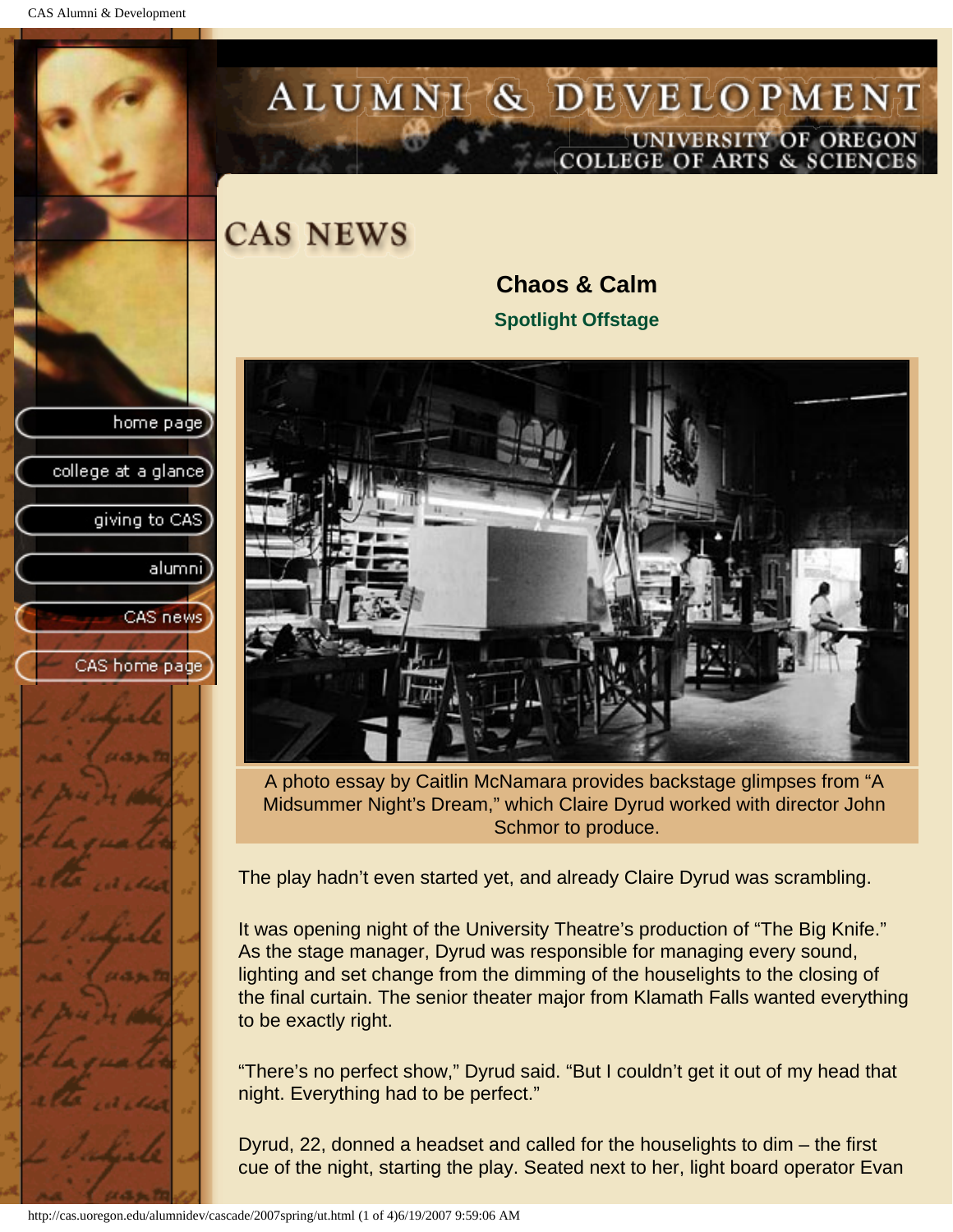



Ruth Ames

Howells pushed a button to bring down the lights. But nothing happened.

Howells tried again. Still, nothing. The clock was ticking. The actors were ready. A packed house waited. Dyrud and Howells scanned the 20-yearold light board for anything out of place.

"You can never show any panic or fear," Dyrud said. "That's a sign of weakness. No matter what happens, you have to pick up and move on. Nothing can stop you."

Dyrud's calm exterior has helped make her the latest in a line of UO students whose strengths lie

not in acting, but in the technical aspects of theater, such as lighting, set, costume and sound design, as well as stage managing. Several College of Arts & Sciences graduates have moved on to prestigious backstage positions in New York, Orlando, Fla., Palo Alto, Calif., Seattle and Portland. Dyrud, who has applied to at least one esteemed graduate program, dreams of someday working on traveling productions before landing a permanent job at the Oregon Shakespeare Festival.

"A lot of people in design and technical theater in our program find jobs after graduation faster than our actors. Claire's going to work in this business," said theater arts professor John Schmor, who worked with Dyrud on a production of "A Midsummer Night's Dream."

Quick problem-solving skills in the face of pressure are what employers – not just in theater – so value, said Janet Rose, a senior theater instructor who has known Dyrud since she was a freshman.

"Great stage managers like Claire have a real passion for theater," Rose said. "Otherwise, they could be running IBM. That's the kind of intelligence and leadership the job takes."



Caitlin Anderson and Lilli Turner

A good stage manager can pull everything together, allowing actors, designers and stage hands to do their best work, Rose said. It can sometimes be a thankless job that nobody notices until something goes wrong.

"There's no Tony Award for stage managing," Rose said. "But when people win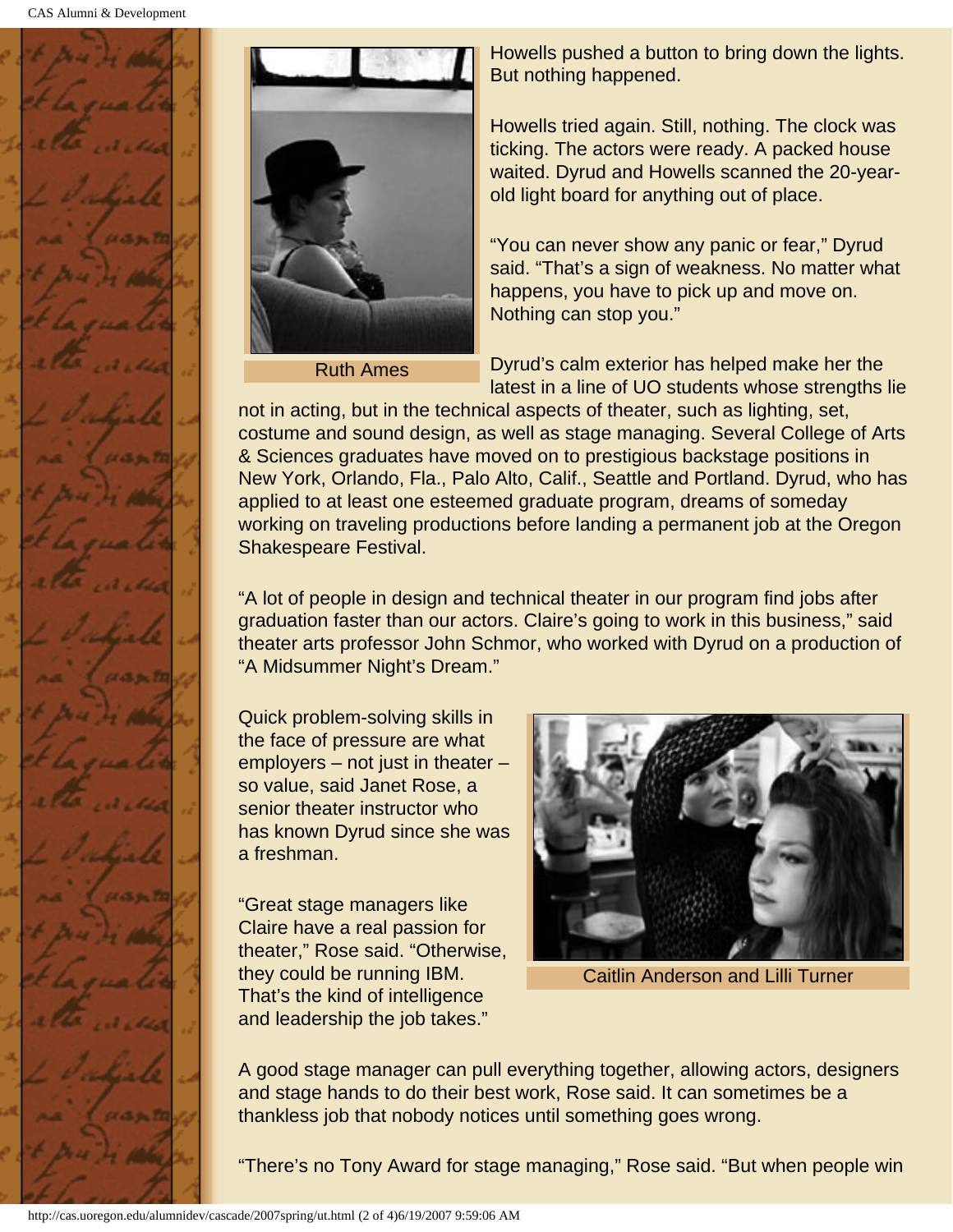Tony Awards, they always thank the stage manager."





Claire Dyrud

A Tony Award was the last thing on Dyrud's mind on opening night of "The Big Knife." That night, she had a light board to fix and a play to manage. Howells eventually punched a series of buttons, which dimmed the lights, allowing the play to finally start. But that didn't solve the entire problem. Throughout the play's first half, Howells had to enter lighting commands manually, instead of pressing a single button to set in motion a preprogrammed lighting sequence.

"It was like a math equation," Dyrud said. "Sometimes you have to step away from a problem to solve it."

The light board problem continued to eat at Dyrud, even as lighting, costuming and sound all came together. Then, during intermission, Dyrud and Howells noticed that a single button on the aging light board hadn't been pushed, making it impossible to use the automated system.

With that taken care of, the play's second half came off smoothly. Dyrud's ability to stay cool prevented a minor glitch from turning into major one.

"You never quite know what's going to go wrong," Dyrud said. "But with every play it gets easier. You can focus and trust yourself more every time, until you just know that everything will work out. That's what makes it so special."

*—ZB*



**COMMUNICATE INNOVATE LEAD** 

1245 University of Oregon • Eugene, OR • 97403-1245 (541) 346.3950 • FAX (541) 346.3282 • alumnidev@cas.uoregon.edu

Copyright © 2007 University of Oregon

Updated April 27, 2007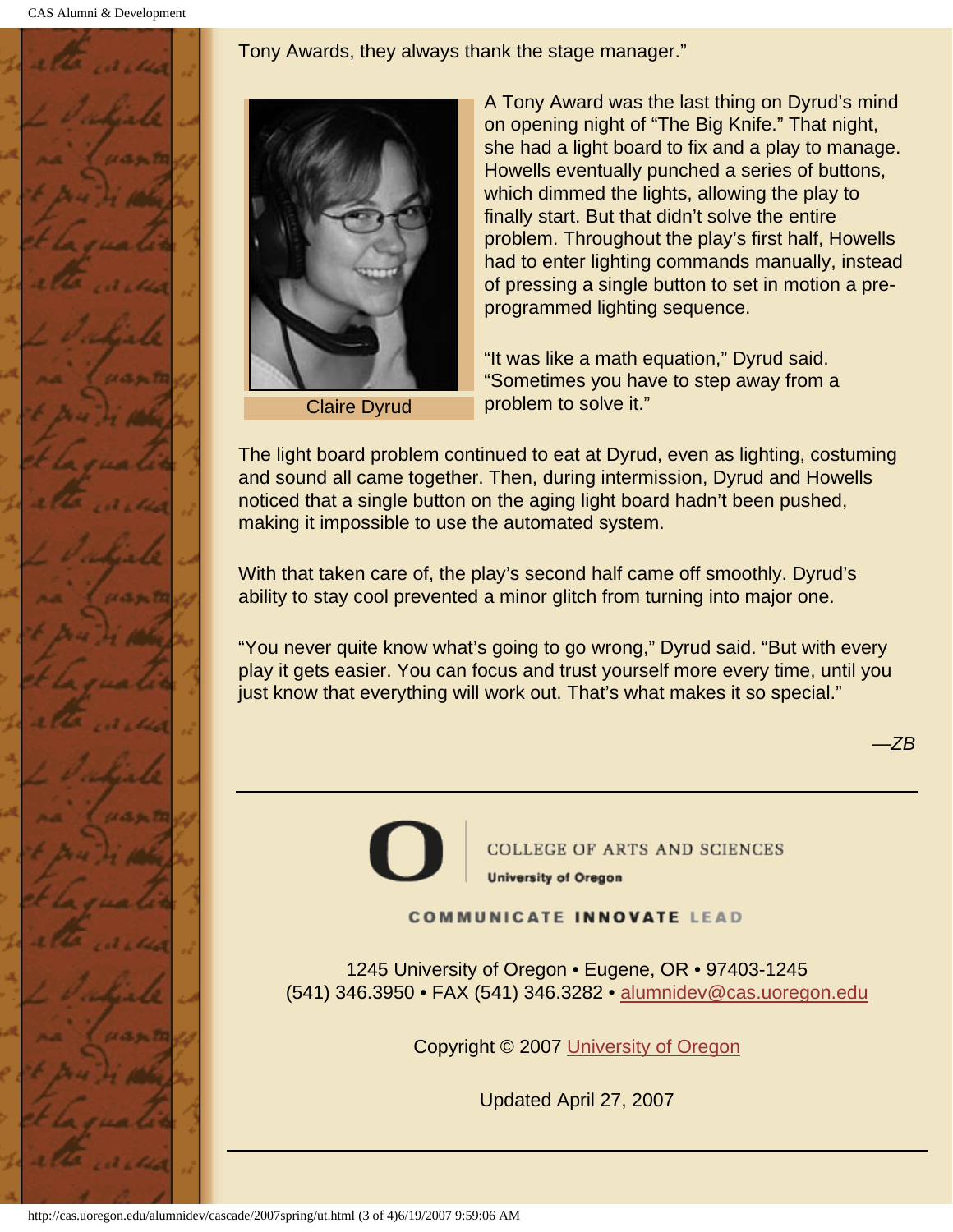college at a glance

giving to CAS

alumnil

CAS news

CAS home page

## <span id="page-34-0"></span>ALUMNI & DEVELOPMENT UNIVERSITY OF OREGON **COLLEGE OF ARTS & SCIENCE**

# **CAS NEWS**

## **University Theatre Begins Expansion**

Thanks to critical donations from Dave and Nancy Petrone, Gwendolyn Lillis, and the visionary legacy of Portland arts philanthropist James F. Miller, the University Theatre has announced that it will break ground on its \$7.9 million expansion project this spring. The groundbreaking ceremony, slated for Friday, May 11, will give supporters, community members and students the opportunity to explore the vision for the new space.

During construction, the University Theatre will produce their mainstage season jointly with three local theater companies. "It's a win-win," said department head John Schmor. "Our students get to try new theatrical collaborations, play to new audiences, build bridges with local artists, and then come back to a new facility with what they have learned."

Donors Dave and Nancy Petrone believe that the theater arts add tremendous value to the educational enterprise at large: "This is not just about providing much-needed resources to theater majors. It's also about providing a new venue for creative expression on campus, one that a broader group of students will access and the community will treasure for generations to come."



**COLLEGE OF ARTS AND SCIENCES University of Oregon** 

**COMMUNICATE INNOVATE LEAD** 

1245 University of Oregon • Eugene, OR • 97403-1245 (541) 346.3950 • FAX (541) 346.3282 • alumnidev@cas.uoregon.edu

Copyright © 2007 University of Oregon

Updated April 27, 2007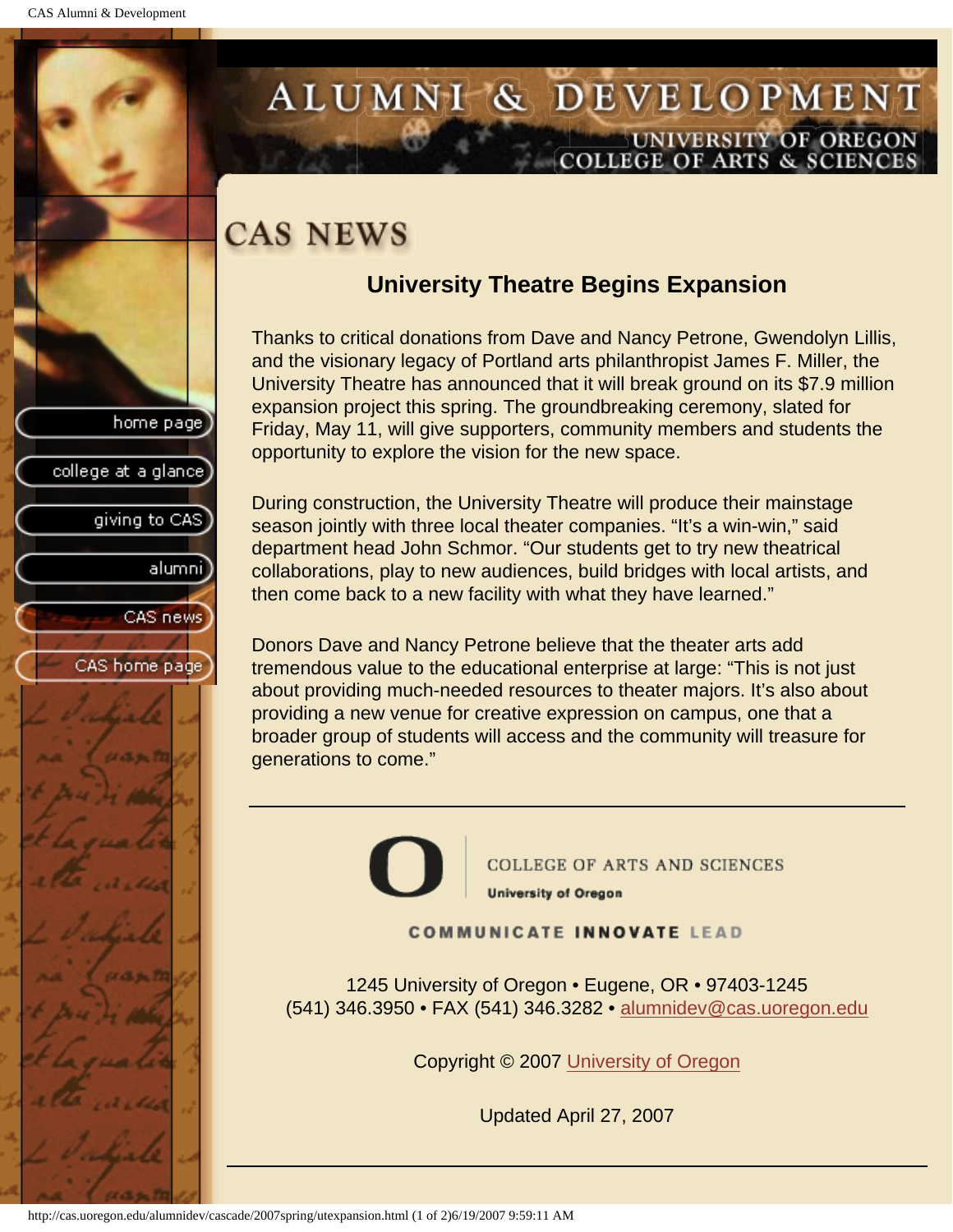<span id="page-35-1"></span><span id="page-35-0"></span>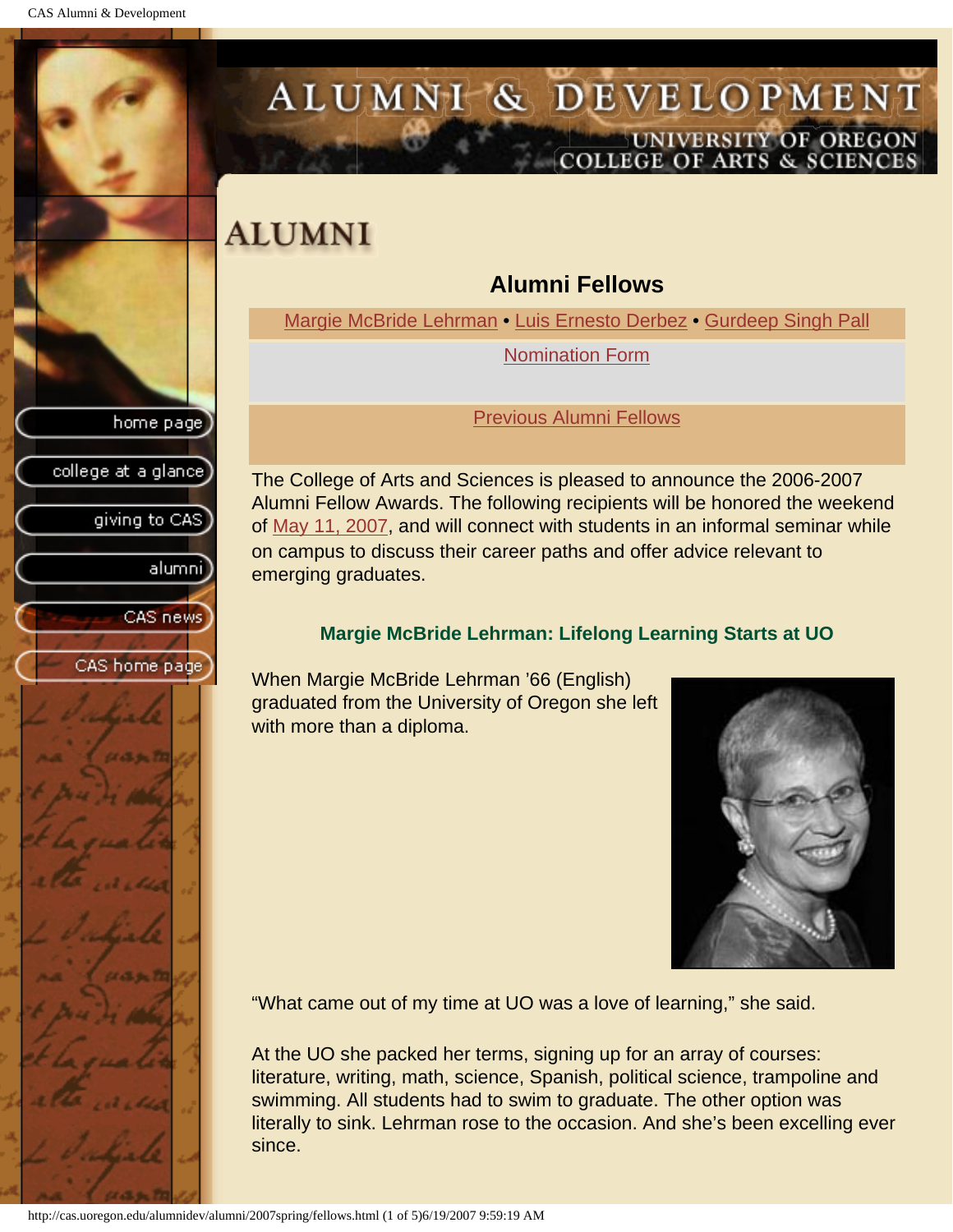

Lehrman is now an Emmy-winning producer for NBC News in Washington, D.C. She's known for her work with the TODAY Show, for her position as Washington Bureau Chief number two to Tim Russert and for hiring a young reporter the world has come to adore, Katie Couric.

Her path to the upper echelons of TV journalism began at age 14 when Lehrman started writing. By tenth grade she was invited to join the school newspaper in Madras, an award-winning publication. The experience proved formative.

Looking back on her college years, Lehrman says, "The thing that had the greatest impact was the opportunity to study abroad in Europe. The trip opened up the world to me." By the end, Lehrman vowed she would return.

In her 30-plus years as a journalist, Lehrman rode elephants in Nepal, visited the Taj Mahal with Hillary and Chelsea Clinton and attended economic summits in Tokyo and Venice. Journalism became her ticket to the world and a way to feed her lifelong love of learning.

"With journalism, you're learning all the time. You get to meet and talk to interesting people," she said. "For me, journalism became a way to help educate people and help them appreciate the world around them."

*—KC*

### **Luis Ernesto Derbez: From the UO to the UN**

<span id="page-36-0"></span>Luis Ernesto Derbez '74 M.A. (Economics) didn't always have his sights set on world politics. But as Mexico's former minister of economy and minister of foreign affairs, he is credited with increasing the country's role in global economic and political affairs.



"It was not until the past 12 years that … I realized we have to be good citizens of our countries and get involved in what's going on," Derbez said.

Derbez's time at the University of Oregon, as a Fulbright-Haynes scholar in the 1970s, was the first of his international experiences. He credits his UO professors Gerald Bierwag, in econometrics, and Robert Smith, in industrial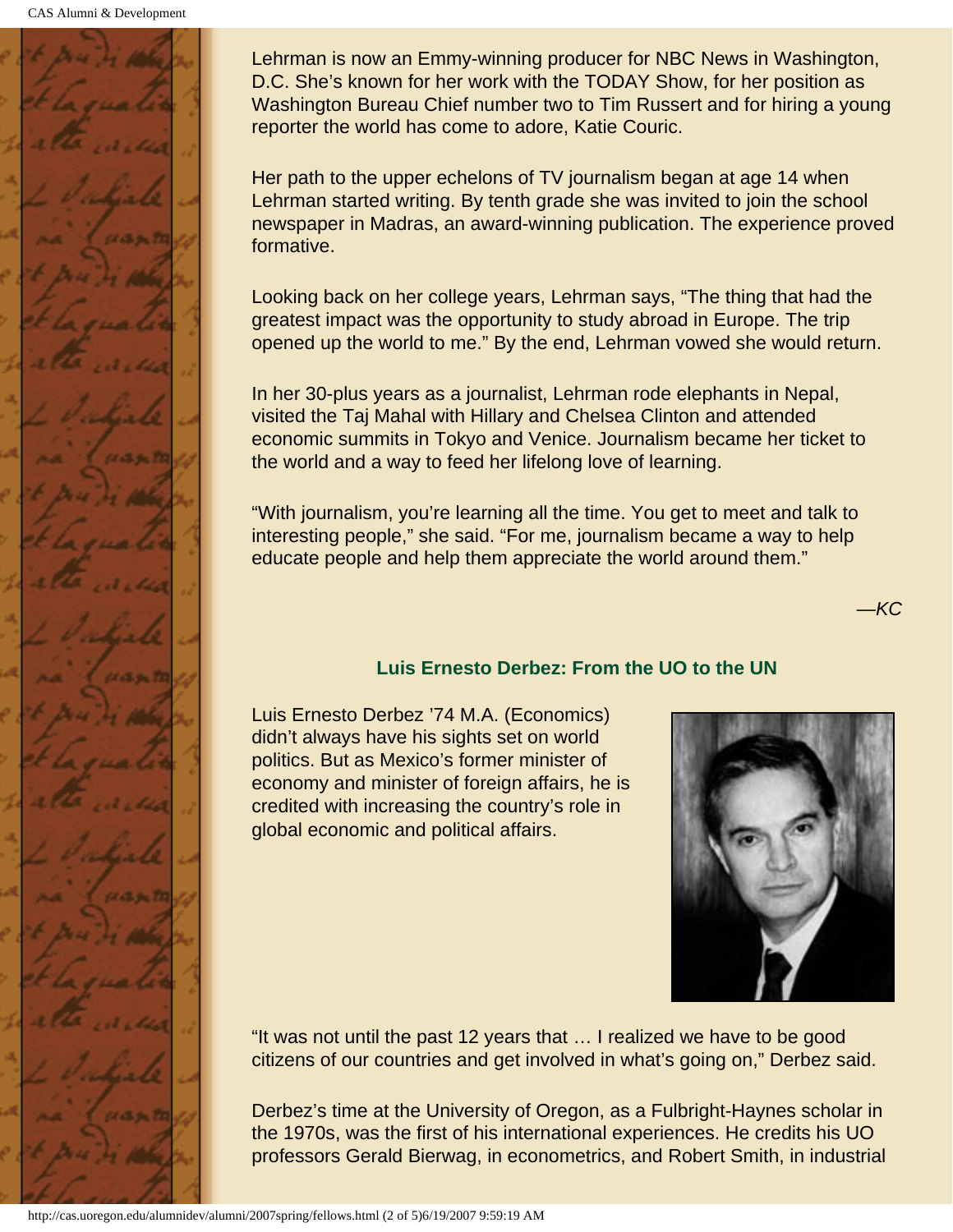CAS Alumni & Development



organization, with shaping his career. "I ended up studying the fields of these two professors."

In a United Nations meeting, Derbez represented Mexico in what he claims was one of the toughest situations of his international career. Reflecting, Derbez said his UO experience helped him face the challenge of resisting U. S. pressure to support the invasion of Iraq. "The courses I took with Bob Smith and Henry Goldstein, which looked at international relations, without any doubt helped me make the tough decision 25 years later."

Derbez hopes to inspire Mexico's next generation of leaders. In addition to serving as Mexico's Secretary for International Affairs, Derbez now directs the Centre for Globalization, Competitiveness and Democracy at the Monterrey Institute of Technology in Mexico City. "All the experiences I've accumulated will help my students understand what they need to do to shape the future of Mexico," he said.

*—KN*

#### **Gurdeep Singh Pall: A Top Duck at Microsoft**

<span id="page-37-0"></span>When Gurdeep Singh Pall '89 (M.S. Computer Science) came to the University of Oregon in 1987 it was clear, there was something extraordinary about him.



"He was very, very creative, intelligent and self-motivated," remembers Associate Professor Ginnie Lo, Pall's mentor in the Computer and Information Science Department.

But Lo isn't the only one who saw Pall's potential. Less than a year after he graduated from UO, Pall was hired by the multinational computer technology corporation, Microsoft Corp. where he has worked ever since. He began as a software design engineer, but during his tenure with Microsoft, Pall has led the design and implementation of award-winning technologies and holds several patents in networking, compression and collaboration.

And, in 2005, Pall was named Microsoft's corporate vice-president of the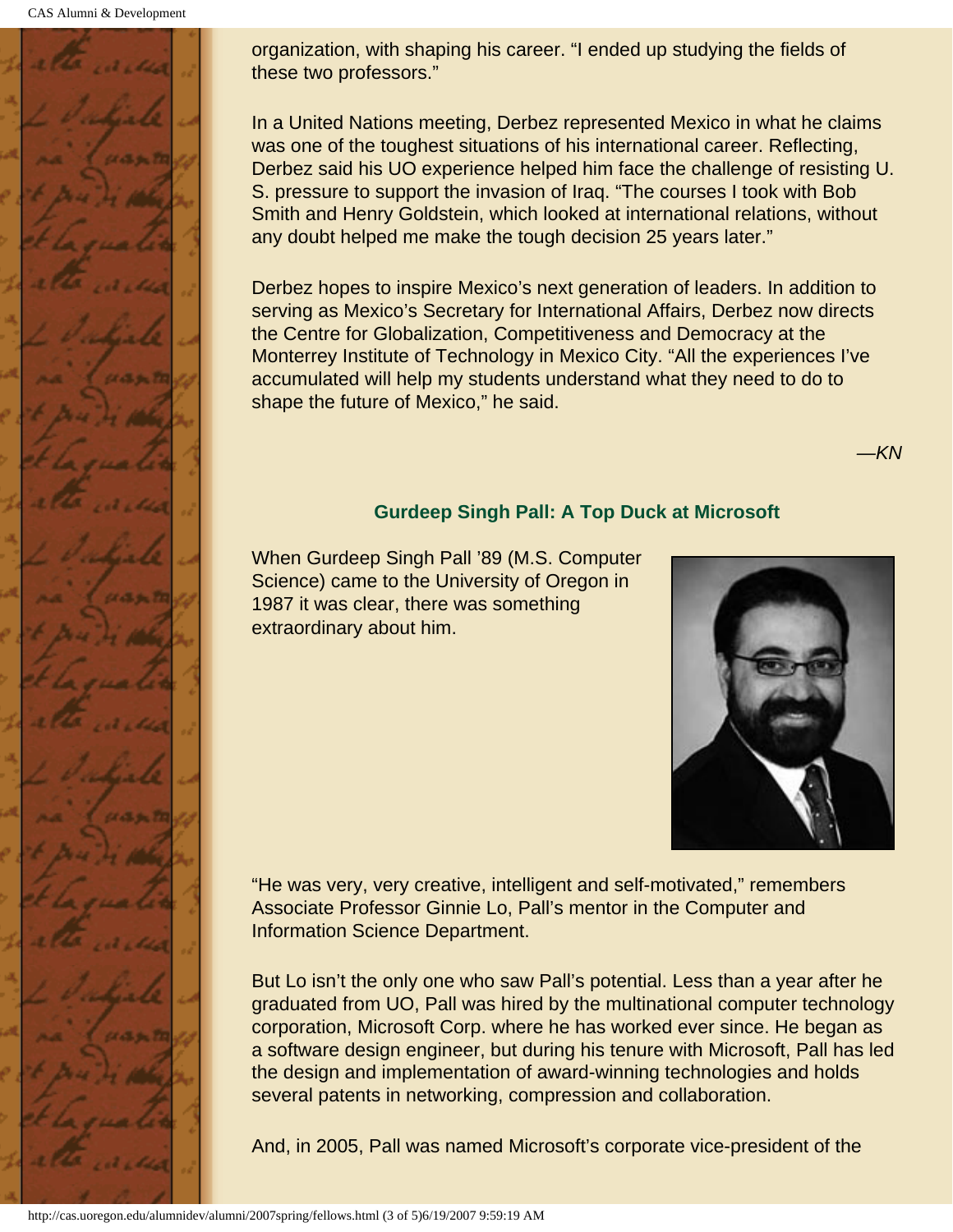

Unified Collaboration Group, where he leads teams responsible for such innovative products as VoIP, or voice over Internet protocol, the routing of voice conversations over the Internet.

Pall's UO graduate studies fortified his foundation in software engineering and set him squarely on the path to success, he said.

"Most of the courses I took [at UO] have stayed with me over the years," Pall said.

Pall fondly remembers courses in advanced data structures and computer functions, especially professors Arthur Farley's and Stephen Ficka's courses in artificial intelligence. But it's Professor Lo who Pall especially credits with having the most impact on his graduate education and subsequent career path.

"Without her coaching, encouragement and support," Pall said. "I wouldn't be here today."

*—KC*

*The nominations of your distinguished classmates are welcome! Please send your notes of support to alumnidev@cas.uoregon.edu, or forward materials to the Development Office, UO College of Arts and Sciences, 1245 University of Oregon, Eugene, OR 97403-1245.*

#### <span id="page-38-0"></span>Previous Alumni Fellows

2004-2005: Pam Coats • Robert Miller • Jack Borsting

2003-2004: Brian G. Booth

2002-2003: Joel Schneider • Yoko McClain • Victor L. Tomseth

2001-2002: Gail J. Fullerton • Lyle Hohnke • William Sullivan

2000-2001: Paula Gunn Allen • George N. Fugelsang • Barclay Slocum

1999-2000: Ollie Chambers • Frederick Fraunfelder • Nora Terwilliger

1998-1999: Larry Ferguson • Marcia Smith • Prapon Wilairat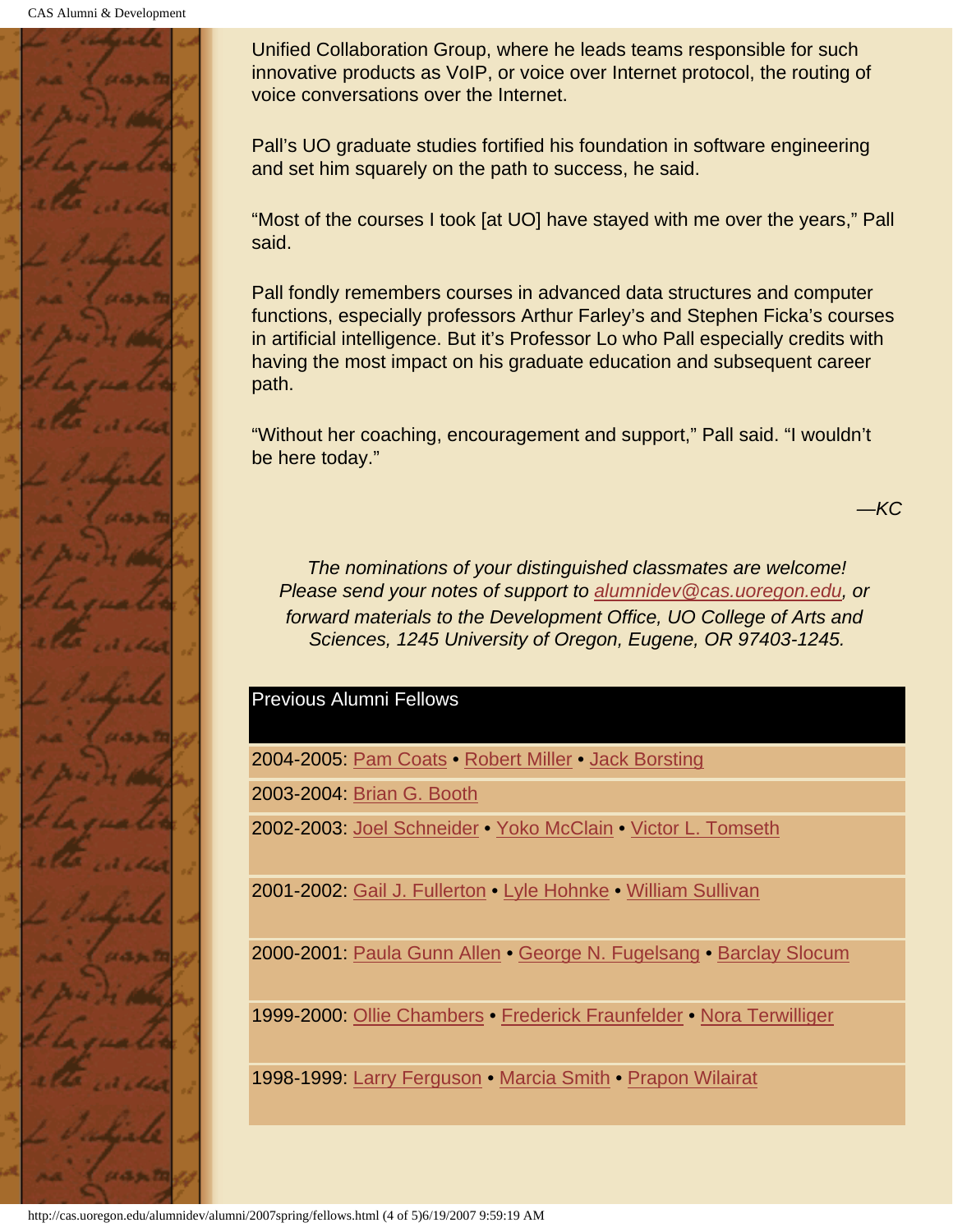

1997-1998: Helen J. Frye • Douglas R. Hofstadter • Luther "Lute" Jerstad

1996-1997: Beatrice Aitchison • Kenny Moore • Kathleen Weaver

1995-1996: Emery O. Barnes • Vicki Hanson • John Mitchell



**COLLEGE OF ARTS AND SCIENCES** 

**University of Oregon** 

**COMMUNICATE INNOVATE LEAD** 

1245 University of Oregon • Eugene, OR • 97403-1245 (541) 346.3950 • FAX (541) 346.3282 • alumnidev@cas.uoregon.edu

Copyright © 2007 University of Oregon

Updated April 27, 2007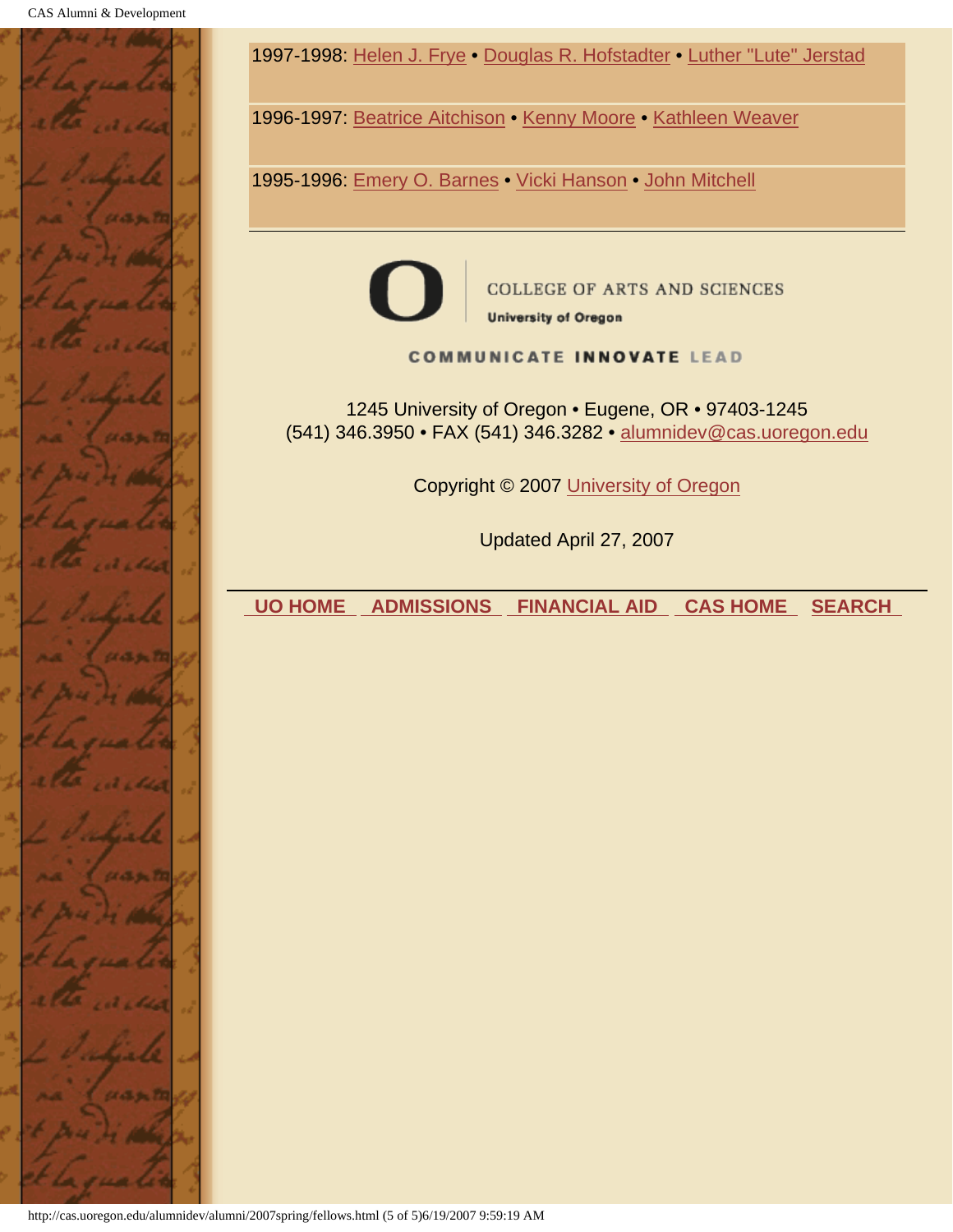college at a glance]

giving to CAS

alumni

CAS news

CAS home page

# <span id="page-40-0"></span>ALUMNI & DEVELOPMENT UNIVERSITY OF OREGON<br>COLLEGE OF ARTS & SCIENCES

# **ALUMNI**

## **Ducks Using Tech to Stay Connected**



More than 7,600 UO alumni have registered for the alumni association's online social and professional networking tool, The Duck Pond.

It's a way to keep in touch with former classmates, meet alumni in your area, browse for jobs, share photos and tell other alumni about your career, family and hobbies.

Go to https://incircle.uoalumni.com/

and use your alumni ID number to jump in!

### **Featured Duck Pond Member**

**Paul "PZ" Myers**, '85 Ph.D. (Biology), associate professor at the University of Minnesota, Morris. Myers joined The Duck Pond and linked it to his blog, Pharyngula, which *Nature* called the top-ranked blog written by a scientist.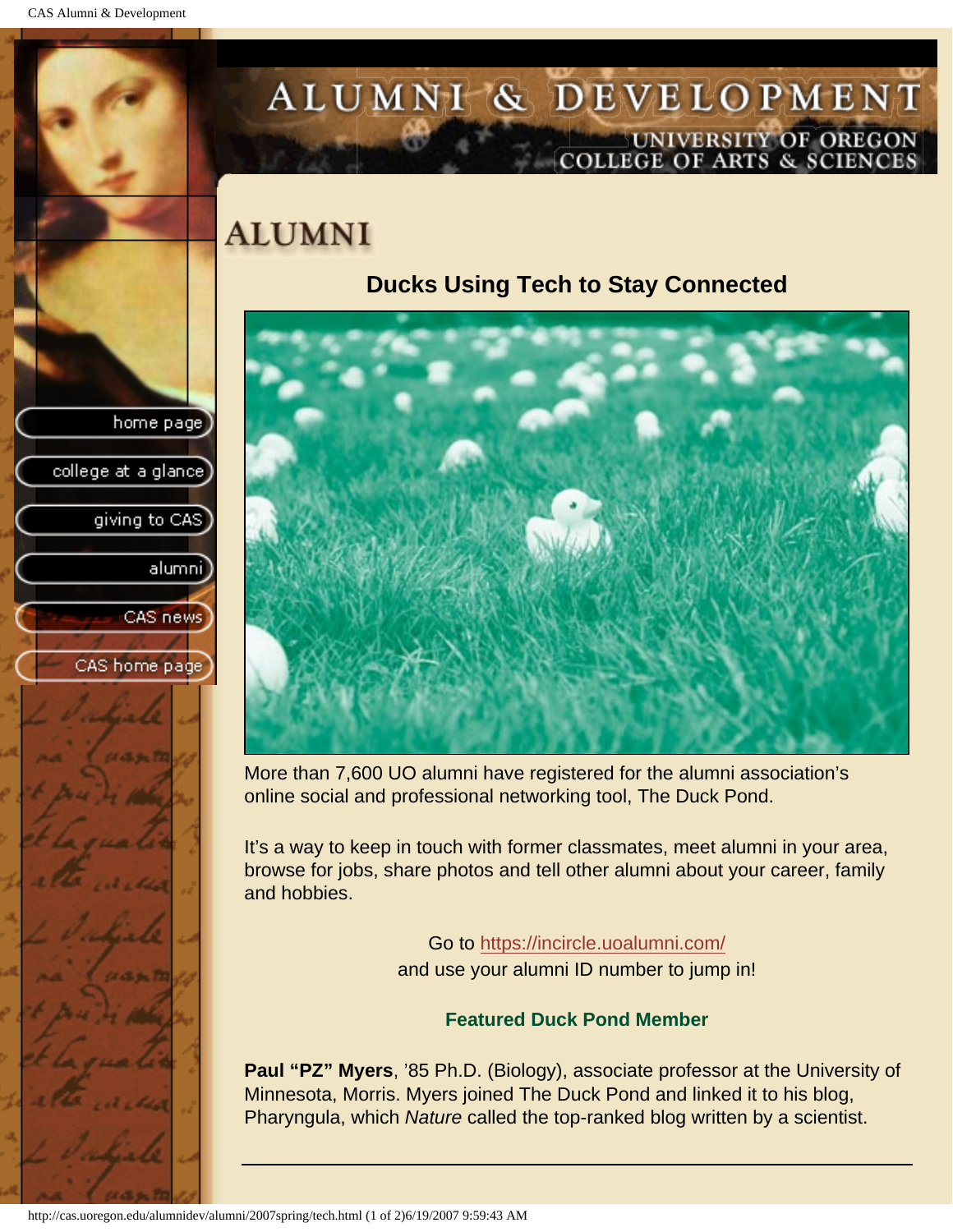